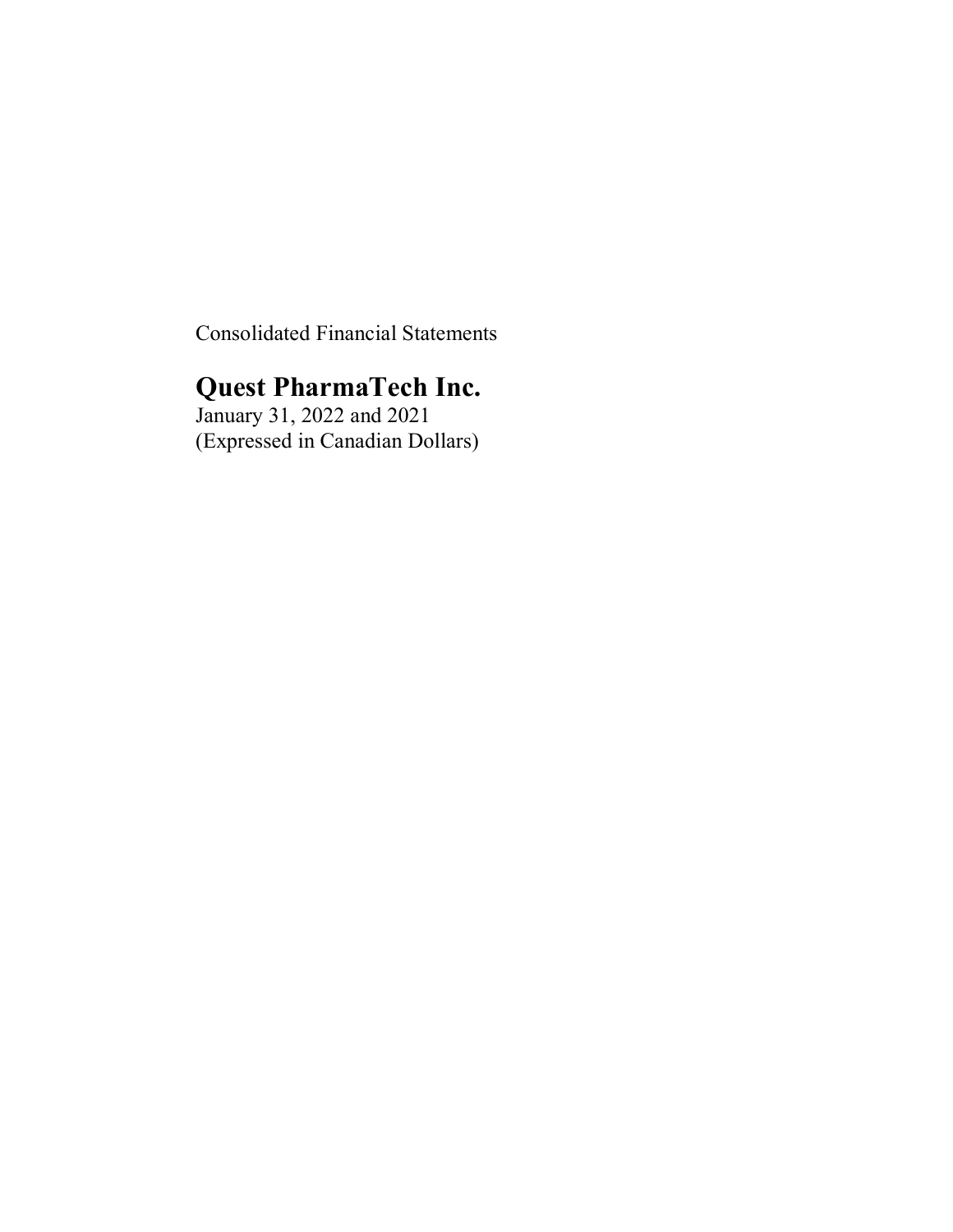

**CHARTERED PROFESSIONAL ACCOUNTANTS** 

Suite 1500, 9888 Jasper Avenue NW Edmonton, Alberta T5J 5C6 T. 780.424.3000 | F. 780.429.4817 | W. krpgroup.com

#### **INDEPENDENT AUDITOR'S REPORT AUDITOR'S REPORT**

May 26, 2022

To the Shareholders of Quest PharmaTech Inc.

#### **Opinion**

We have audited the consolidated financial statements of Quest PharmaTech Inc. (the Company), which comprise the consolidated statements of financial position as at January 31, 2022 and 2021, and the consolidated statements of income (loss) and comprehensive income (loss), changes in shareholders' equity (deficiency) and cash flows for the years then ended, and notes to the consolidated financial statements, including a summary of significant accounting policies.

In our opinion, the accompanying consolidated financial statements present fairly, in all material respects, the consolidated financial position of the Company as at January 31, 2022 and 2021, and the consolidated financial performance and consolidated cash flow for the years then ended in accordance with International Financial Reporting Standards (IFRS).

#### **Basis for Opinion**

We conducted our audit in accordance with Canadian generally accepted auditing standards. Our responsibilities under those standards are further described in the *Auditor's Responsibilities for the Audit of the Consolidated Financial Statements* section of our report. We are independent of the Company in accordance with ethical requirements that are relevant to our audit of the consolidated financial statements in Canada, and we have fulfilled our other ethical responsibilities in accordance with these requirements. We believe that the audit evidence we have obtained is sufficient and appropriate to provide a basis for our opinion.

#### **Emphasis of Matter - Material Uncertainty Relating to Going Concern**

We draw your attention to Note 1 in the consolidated financial statements, which indicates that the Company reported a net loss \$85,038,575 during the year ended January 31, 2022 and, as of that date, had consolidated cash reserves of only \$264,340 and a working capital deficiency of \$343,939. As stated in Note 1, these events or conditions, along with other matters as set forth in Note 1, indicate that a material uncertainty exists that may cast significant doubt on the Company's ability to continue as a going concern. Our opinion is not modified in respect of this matter.

#### **Other Information**

Management is responsible for the other information. The other information comprises the information, other than the consolidated financial statements and our auditor's report thereon, which includes Management's Discussion and Analysis.

Our opinion on the financial statements does not cover the other information and we do not express any form of assurance conclusion thereon. In connection with our audit of the financial statements, our responsibility is to read the other information identified above and, in doing so, consider whether the other information is materially inconsistent with the financial statements or our knowledge obtained in the audit, or otherwise appears to be materially misstated.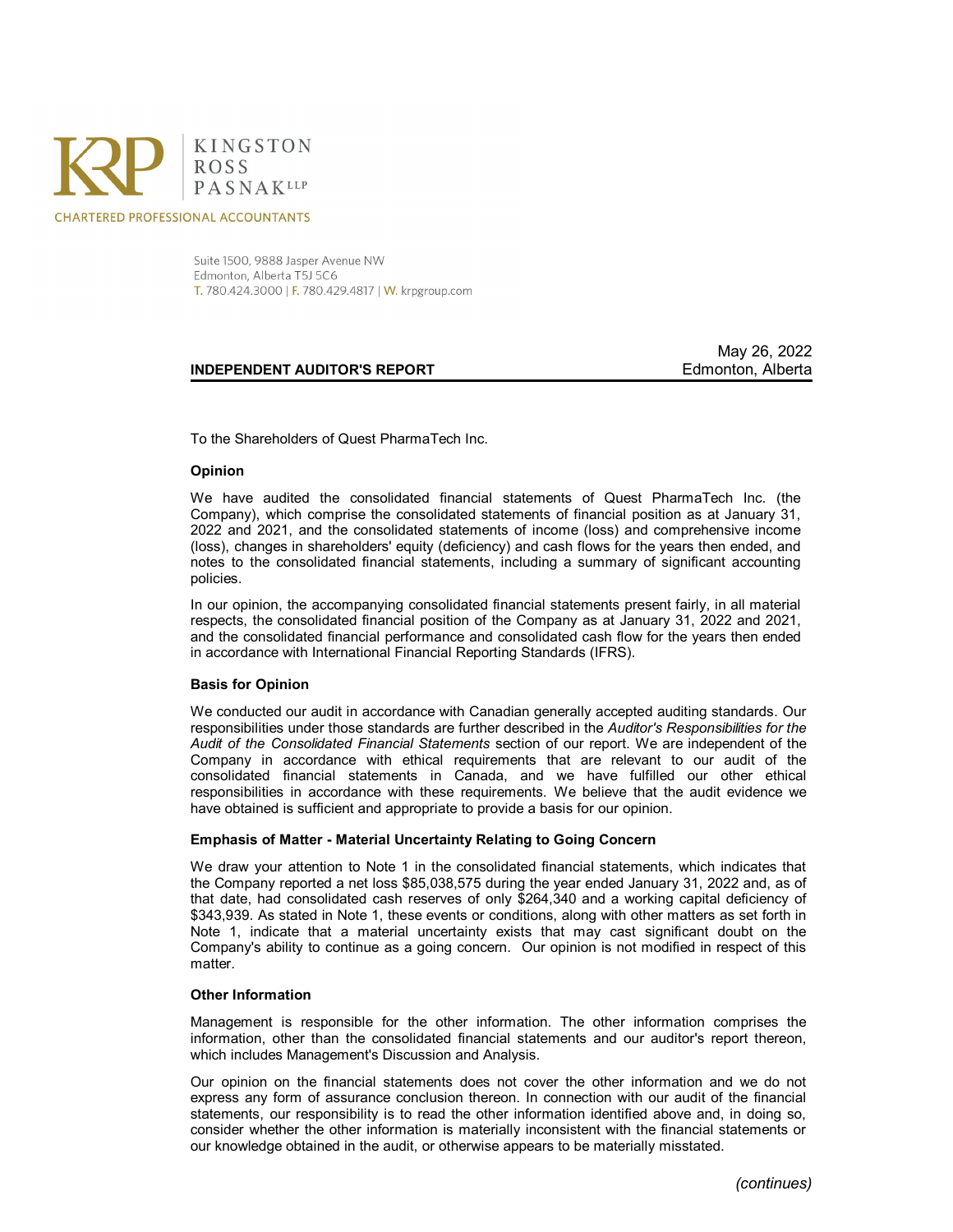Independent Auditor's Report to the Shareholders of Quest PharmaTech Inc. *(continued)*

We obtained Management's Discussion and Analysis prior to the date of this auditor's report. If, based on the work we have performed on this other information, we conclude that there is a material misstatement of this other information, we are required to report that fact in this auditor's report. We have nothing to report in this regard.

#### **Responsibilities of Management and Those Charged with Governance for the Consolidated Financial Statements**

Management is responsible for the preparation and fair presentation of the consolidated financial statements in accordance with IFRS, and for such internal control as management determines is necessary to enable the preparation of consolidated financial statements that are free from material misstatement, whether due to fraud or error.

In preparing the consolidated financial statements, management is responsible for assessing the Company's ability to continue as a going concern, disclosing, as applicable, matters related to going concern and using the going concern basis of accounting unless management either intends to liquidate the Company or to cease operations, or has no realistic alternative but to do so.

Those charged with governance are responsible for overseeing the Company's financial reporting process.

#### **Auditor's Responsibilities for the Audit of the Consolidated Financial Statements**

Our objectives are to obtain reasonable assurance about whether the consolidated financial statements as a whole are free from material misstatement, whether due to fraud or error, and to issue an auditor's report that includes our opinion. Reasonable assurance is a high level of assurance, but is not a guarantee that an audit conducted in accordance with Canadian generally accepted auditing standards will always detect a material misstatement when it exists. Misstatements can arise from fraud or error and are considered material if, individually or in the aggregate, they could reasonably be expected to influence the economic decisions of users taken on the basis of these consolidated financial statements.

As part of an audit in accordance with Canadian generally accepted auditing standards, we exercise professional judgment and maintain professional skepticism throughout the audit. We also:

- $\bullet$  Identify and assess the risks of material misstatement of the consolidated financial statements, whether due to fraud or error, design and perform audit procedures responsive to those risks, and obtain audit evidence that is sufficient and appropriate to provide a basis for our opinion. The risk of not detecting a material misstatement resulting from fraud is higher than for one resulting from error, as fraud may involve collusion, forgery, intentional omissions, misrepresentations, or the override of internal control.
- l Obtain an understanding of internal control relevant to the audit in order to design audit procedures that are appropriate in the circumstances, but not for the purpose of expressing an opinion on the effectiveness of the Company's internal control.
- l Evaluate the appropriateness of accounting policies used and the reasonableness of accounting estimates and related disclosures made by management.
- l Conclude on the appropriateness of management's use of the going concern basis of accounting and, based on the audit evidence obtained, whether a material uncertainty exists related to events or conditions that may cast significant doubt on the Company's ability to continue as a going concern. If we conclude that a material uncertainty exists, we are required to draw attention in our auditor's report to the related disclosures in the consolidated financial statements or, if such disclosures are inadequate, to modify our opinion. Our conclusions are based on the audit evidence obtained up to the date of our auditor's report. However, future events or conditions may cause the Company to cease to continue as a going concern.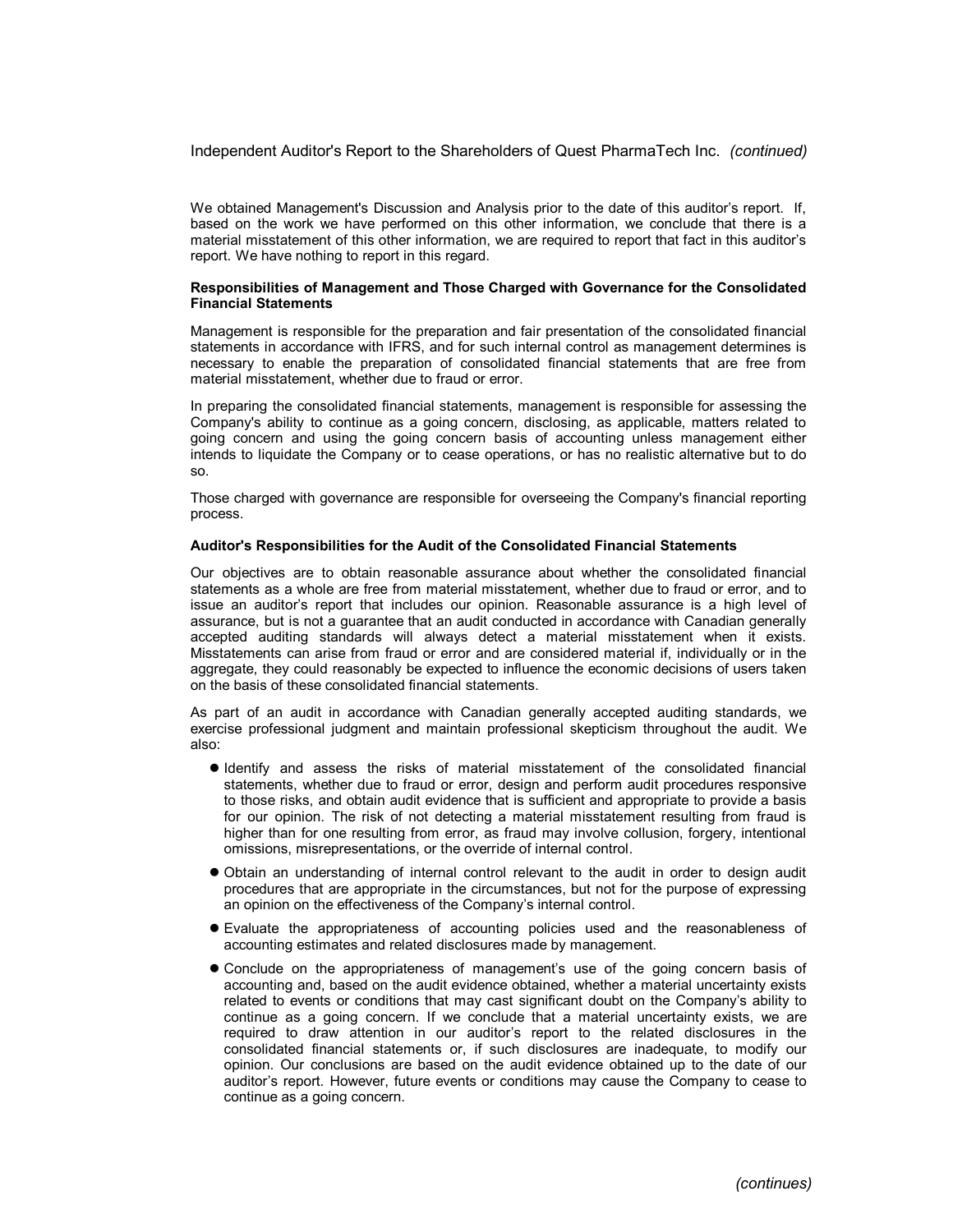Independent Auditor's Report to the Shareholders of Quest PharmaTech Inc. *(continued)*

- l Evaluate the overall presentation, structure and content of the consolidated financial statements, including the disclosures, and whether the consolidated financial statements represent the underlying transactions and events in a manner that achieves fair presentation.
- l Obtain sufficient appropriate audit evidence regarding the financial information of the entities or business activities within the Group to express an opinion on the consolidated financial statements. We are responsible for the direction, supervision and performance of the group audit. We remain solely responsible for our audit opinion.

We communicate with those charged with governance regarding, among other matters, the planned scope and timing of the audit and significant audit findings, including any significant deficiencies in internal control that we identify during our audit.

We also provide those charged with governance with a statement that we have complied with relevant ethical requirements regarding independence, and to communicate with them all relationships and other matters that may reasonably be thought to bear on our independence, and where applicable, related safeguards.

The engagement partner on the audit resulting in this independent auditor's report is Justin Rousseau.

Kingston Ross Pasnak UP

*Kingston Ross Pasnak LLP* Chartered Professional Accountants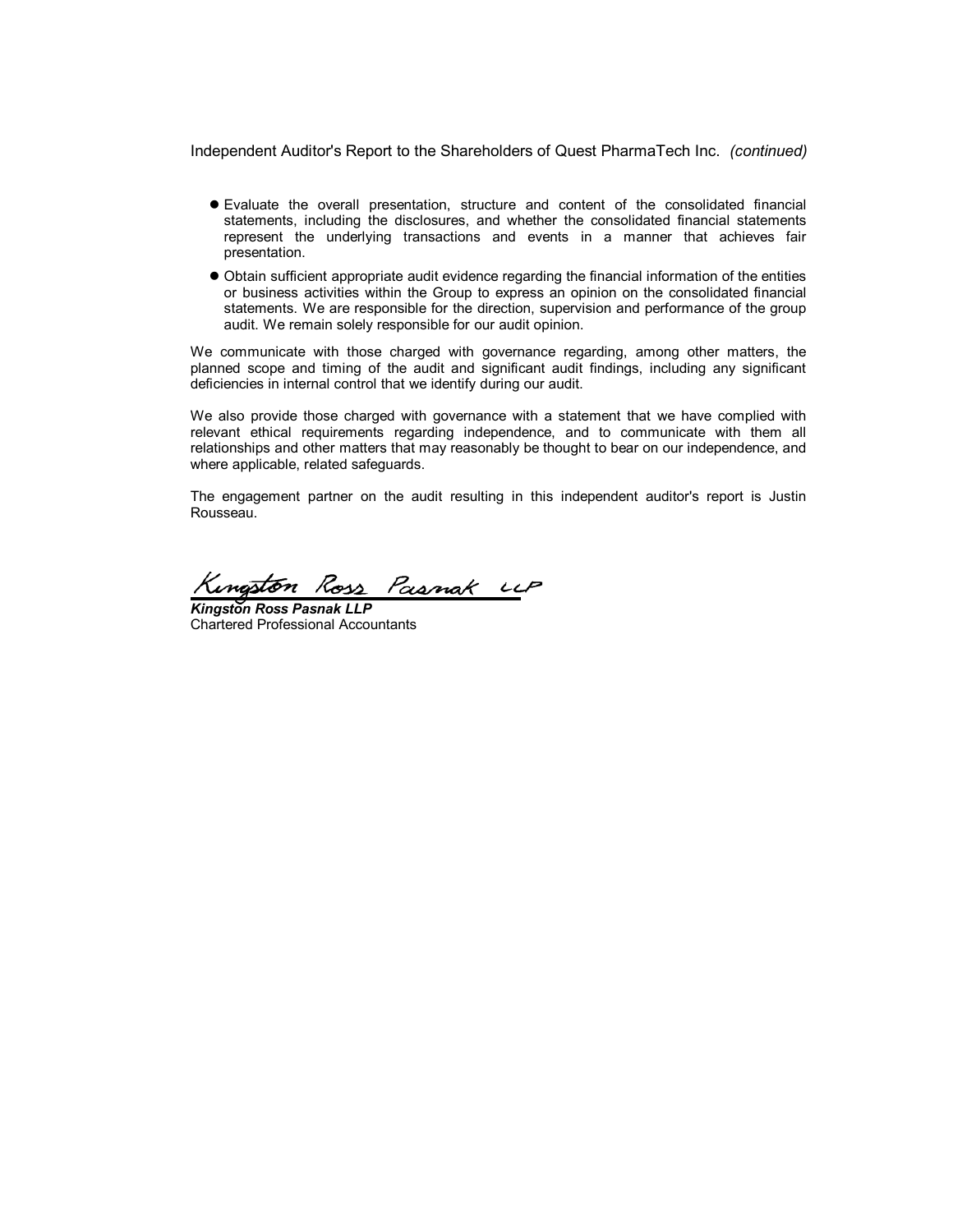|                                                | January 31 | January 31  |
|------------------------------------------------|------------|-------------|
|                                                | 2022       | 2021        |
|                                                | \$         | \$          |
| <b>ASSETS</b>                                  |            |             |
|                                                |            |             |
| <b>Current</b>                                 |            |             |
| Cash                                           | 264,340    | 199,114     |
| Accounts receivable                            | 320        | 32,730      |
| Prepaid expenses                               | 23,490     | 49,606      |
|                                                | 288,150    | 281,450     |
| Non current                                    |            |             |
| Property and equipment [note 7]                | 16,457     | 55,019      |
| Non-current prepaid expenses                   | 10,420     | 10,420      |
| Investment in OQP Bio bonds [note 20]          | 80,218,210 |             |
| Investment in OncoQuest [note 20]              | 10,495,335 | 175,266,938 |
|                                                | 90,740,422 | 175,332,377 |
|                                                |            |             |
|                                                | 91,028,572 | 175,613,827 |
|                                                |            |             |
| <b>LIABILITIES</b>                             |            |             |
|                                                |            |             |
| <b>Current</b>                                 |            |             |
| Accounts payable and accrued liabilities       | 108,599    | 85,074      |
| Short term loan [note 13]                      | 500,000    | 250,000     |
| Lease obligation - current portion             | 13,998     | 40,370      |
|                                                | 622,597    | 375,444     |
|                                                |            |             |
| Non current                                    |            |             |
| Lease obligation [note 7]                      |            | 13,998      |
|                                                |            |             |
| Commitments and contingencies [note 9]         |            |             |
|                                                |            |             |
| <b>SHAREHOLDERS' EQUITY</b>                    |            |             |
| Common shares [note 10]                        | 30,616,716 | 30,616,716  |
| Contributed surplus                            | 11,064,397 | 10,793,897  |
| Accumulated other comprehensive loss [note 20] | (50, 335)  |             |
| Retained earnings (deficit)                    | 48,775,197 | 133,813,772 |
|                                                | 90,405,975 | 175,224,385 |
|                                                | 91,028,572 | 175,613,827 |

# **CONSOLIDATED STATEMENTS OF FINANCIAL POSITION**

*See accompanying notes* On behalf of the Board:

> (signed) (signed)<br>
> J. Mark Lievonen Madi R. Director Director

Madi R. Madiyalakan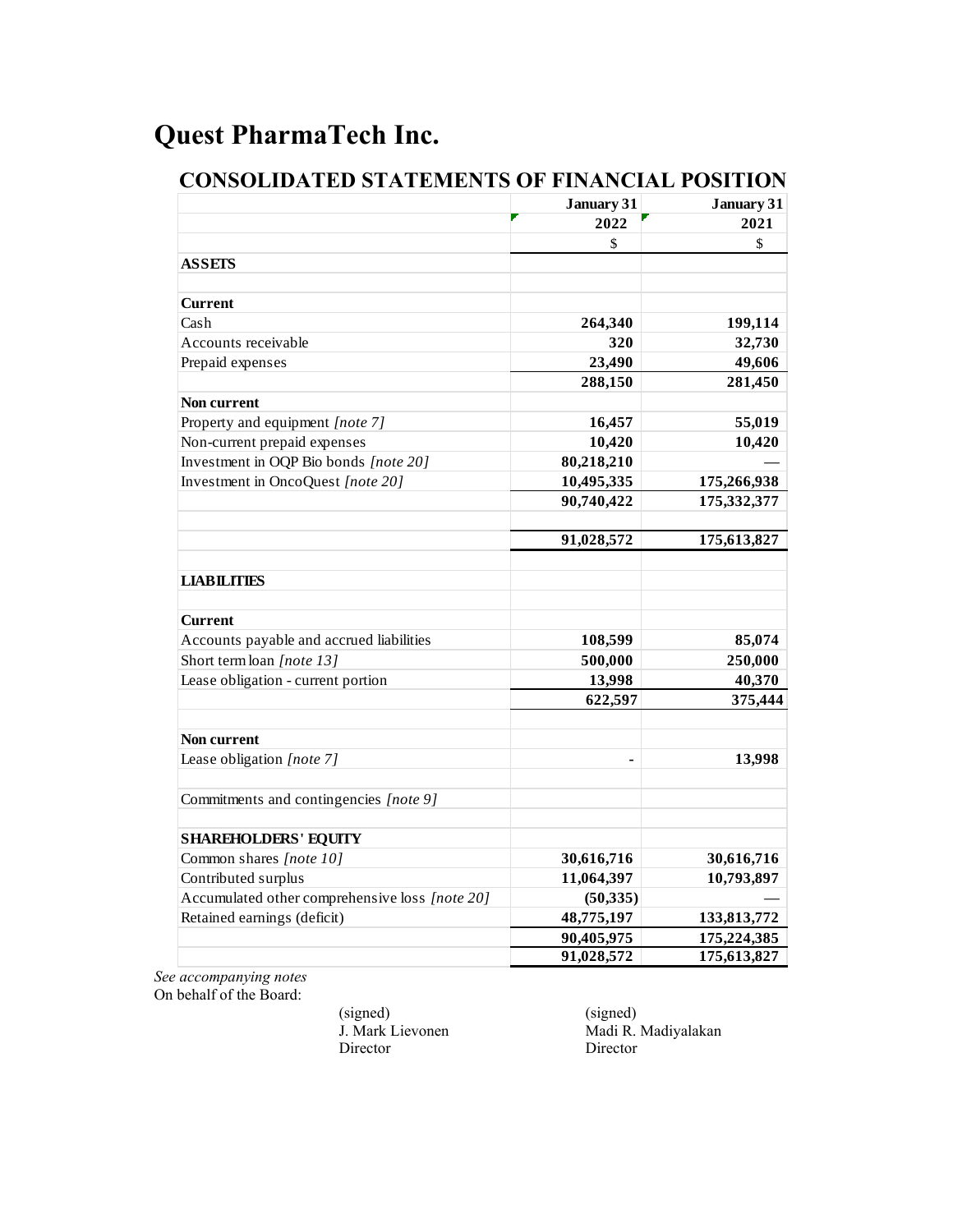# **CONSOLIDATED STATEMENTS OF INCOME (LOSS) AND COMPREHENSIVE INCOME (LOSS)**

|                                                                | For the years ended January 31 |                 |  |
|----------------------------------------------------------------|--------------------------------|-----------------|--|
|                                                                | 2022                           | 2021            |  |
|                                                                | \$                             | \$              |  |
|                                                                |                                |                 |  |
| <b>EXPENSES</b>                                                |                                |                 |  |
| General and administrative                                     | 620,337                        | 857,841         |  |
| Research and development including amortization, net [note 15] | 170,236                        | 212,505         |  |
|                                                                | 790,573                        | 1,070,346       |  |
| Loss before the undernoted                                     | (790, 573)                     | (1,070,346)     |  |
|                                                                |                                |                 |  |
| Other income (expenses)                                        |                                |                 |  |
| Financial income                                               |                                | 1,825           |  |
| Financial expenses                                             | (13,063)                       | (7,766)         |  |
| Equity (loss) income - OncoQuest [note 20]                     | (57, 754, 078)                 | 164,169,820     |  |
| Gain on deconsolidation of a subsidiary [note 4]               |                                | 128,321,402     |  |
| Gain on sale of shares of OncoVent                             | 28,318                         |                 |  |
| FV adjustment - investment in OncoQuest [note 20]              | (26,748,980)                   | (101, 564, 533) |  |
| Cost recoveries [note 13]                                      | 241,255                        | 213,820         |  |
| Foreign exchange gain / (loss)                                 | (1, 453)                       | 247             |  |
|                                                                | (84, 248, 001)                 | 191,134,815     |  |
| Net income (loss) for the year                                 | (85,038,575)                   | 190,064,469     |  |
| Other comprehensive loss [note 20]                             | (50, 335)                      |                 |  |
| Comprehensive income (loss)                                    | (85,088,910)                   | 190,064,469     |  |
| Basic income (loss) per share [note 17]                        | \$<br>$(0.505)$ \$             | 1.113           |  |
|                                                                |                                |                 |  |
| Fully diluted income (loss) per share [note 17]                | \$<br>$(0.505)$ \$             | 1.112           |  |

*See accompanying notes*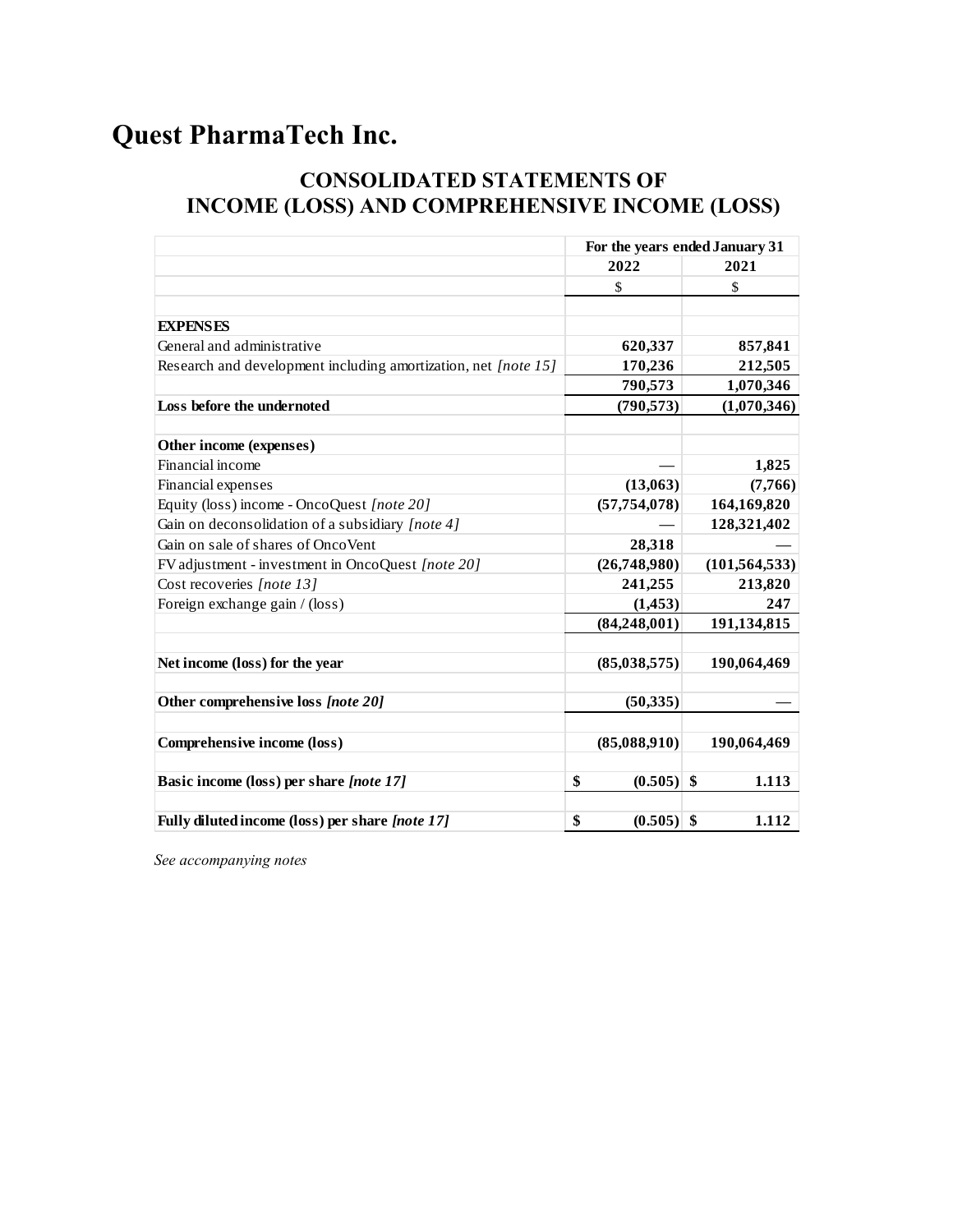# **CONSOLIDATED STATEMENTS OF CHANGES IN SHAREHOLDERS' EQUITY / (DEFICIENCY)**

|                                            | Share capital -<br>common<br>shares<br>\$ | Non-controlling<br>interest<br>S | <b>Contributed</b><br>surplus<br>J. | Accumulated<br>other<br>comprehensive<br>income (loss) | <b>Retained</b><br>earnings<br>(deficit)<br>ъ | <b>Total</b><br>shareholders'<br>equity<br>(deficiency) |
|--------------------------------------------|-------------------------------------------|----------------------------------|-------------------------------------|--------------------------------------------------------|-----------------------------------------------|---------------------------------------------------------|
| Balance, January 31, 2020                  | 30,567,716                                | (1,160,713)                      | 10,347,297                          | 844,689                                                | (57, 095, 386)                                | (16, 496, 397)                                          |
| Shares issued <i>[note 10]</i>             | 49,000                                    |                                  |                                     |                                                        |                                               | 49,000                                                  |
| Adjust other comprehensive income [note 4] |                                           |                                  |                                     | (844, 689)                                             | 844,689                                       |                                                         |
| Adjust non-controlling interest [note 4]   | __                                        | 1,160,713                        |                                     |                                                        |                                               | 1,160,713                                               |
| Share based payments [note 12]             |                                           |                                  | 446,600                             |                                                        |                                               | 446,600                                                 |
| Net income for the year.                   |                                           |                                  |                                     |                                                        | 190,064,469                                   | 190,064,469                                             |
| Balance, January 31, 2021                  | 30,616,716                                |                                  | 10,793,897                          |                                                        | 133,813,772                                   | 175,224,385                                             |
|                                            |                                           |                                  |                                     |                                                        |                                               |                                                         |
| Share based payments [note 12]             | __                                        |                                  | 270,500                             |                                                        |                                               | 270,500                                                 |
| Other comprehensive loss [note 20]         | _                                         |                                  |                                     | (50, 335)                                              |                                               | (50, 335)                                               |
| Net loss for the year                      |                                           |                                  |                                     |                                                        | (85,038,575)                                  | (85,038,575)                                            |
| Balance, January 31, 2022                  | 30,616,716                                |                                  | 11,064,397                          | (50,335)                                               | 48,775,197                                    | 90,405,975                                              |

*See accompanying notes*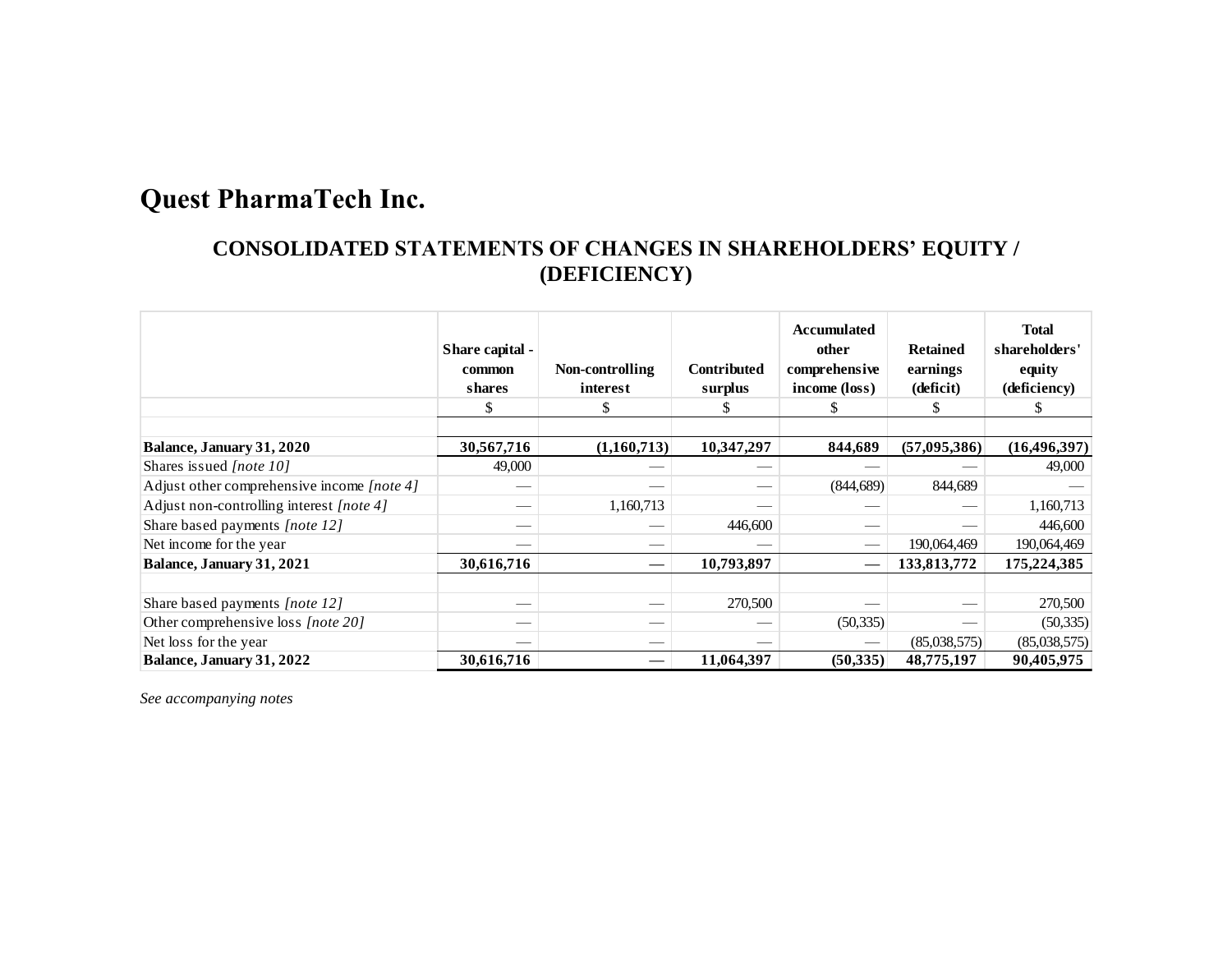# **CONSOLIDATED STATEMENTS OF CASH FLOWS**

| 2022<br>2021<br>\$<br>\$<br>CASH FLOWS FROM / (USED IN) OPERATING ACTIVITIES<br>Net income (loss) for the period<br>(85,038,575)<br>190,064,469<br>Items that do not involve cash<br>Amortization<br>38,562<br>39,307<br>Loss on Adjustment of Property and Equipment<br>1,946<br>4,880<br>Gain on disposal of OncoVent shares<br>(28,318)<br>446,600<br>Share-based payments [note 12]<br>270,500<br>Net change in working capital [note 14]<br>(52, 221)<br>82,051<br>Net change in non-current pre-paid expenses<br>(4, 883)<br>Items related to deconsolidation of OncoQuest: [note 4]<br>Allocation of (loss) income from OncoQuest [note 20]<br>(164, 169, 820)<br>57,754,078<br>Initial fair value assessment - OncoQuest [note 20]<br>(112, 661, 651)<br>26,748,980<br>Fair value adjustment - investment in OncoQuest [note 20]<br>101,564,533<br>Change in common share instrument<br>(12, 349, 446)<br>Reduction in non-controlling interest<br>1,160,713<br>(5,369,333)<br>Working Capital<br>Short term loan<br>(2,646,600)<br>Non-current prepaid expenses<br>1,458,425<br>NET CASH FROM (USED IN) OPERATING ACTIVITES<br>(2,515,027)<br>(170, 776)<br>CASH FLOWS FROM / (USED IN) FINANCING ACTIVITIES<br>Exercise of options into common shares<br>49,000<br>Private placement proceeds - common shares<br>Short term working capital loan<br>250,000<br>250,000<br>NET CASH FROM FINANCING ACTIVITES<br>299,000<br>250,000<br>CASH FLOWS FROM / (USED IN) INVESTING ACTIVITIES<br>Redemption of short term investments, net<br>300,000<br>Lease obligation reduction<br>(13,998)<br>(38, 043)<br>NET CASH FROM / (USED IN) INVESTING ACTIVITES<br>(13,998)<br>261,957<br>Net increase (decrease) in cash and cash equivalents<br>65,226<br>(1,954,070)<br>199,114<br>Cash and cash equivalents, beginning of period<br>2,153,184<br>Cash and cash equivalents, end of period<br>264,340<br>199,114 | For the years ended January 31 |  |  |
|---------------------------------------------------------------------------------------------------------------------------------------------------------------------------------------------------------------------------------------------------------------------------------------------------------------------------------------------------------------------------------------------------------------------------------------------------------------------------------------------------------------------------------------------------------------------------------------------------------------------------------------------------------------------------------------------------------------------------------------------------------------------------------------------------------------------------------------------------------------------------------------------------------------------------------------------------------------------------------------------------------------------------------------------------------------------------------------------------------------------------------------------------------------------------------------------------------------------------------------------------------------------------------------------------------------------------------------------------------------------------------------------------------------------------------------------------------------------------------------------------------------------------------------------------------------------------------------------------------------------------------------------------------------------------------------------------------------------------------------------------------------------------------------------------------------------------------------------------------------------------------------------------------------------|--------------------------------|--|--|
|                                                                                                                                                                                                                                                                                                                                                                                                                                                                                                                                                                                                                                                                                                                                                                                                                                                                                                                                                                                                                                                                                                                                                                                                                                                                                                                                                                                                                                                                                                                                                                                                                                                                                                                                                                                                                                                                                                                     |                                |  |  |
|                                                                                                                                                                                                                                                                                                                                                                                                                                                                                                                                                                                                                                                                                                                                                                                                                                                                                                                                                                                                                                                                                                                                                                                                                                                                                                                                                                                                                                                                                                                                                                                                                                                                                                                                                                                                                                                                                                                     |                                |  |  |
|                                                                                                                                                                                                                                                                                                                                                                                                                                                                                                                                                                                                                                                                                                                                                                                                                                                                                                                                                                                                                                                                                                                                                                                                                                                                                                                                                                                                                                                                                                                                                                                                                                                                                                                                                                                                                                                                                                                     |                                |  |  |
|                                                                                                                                                                                                                                                                                                                                                                                                                                                                                                                                                                                                                                                                                                                                                                                                                                                                                                                                                                                                                                                                                                                                                                                                                                                                                                                                                                                                                                                                                                                                                                                                                                                                                                                                                                                                                                                                                                                     |                                |  |  |
|                                                                                                                                                                                                                                                                                                                                                                                                                                                                                                                                                                                                                                                                                                                                                                                                                                                                                                                                                                                                                                                                                                                                                                                                                                                                                                                                                                                                                                                                                                                                                                                                                                                                                                                                                                                                                                                                                                                     |                                |  |  |
|                                                                                                                                                                                                                                                                                                                                                                                                                                                                                                                                                                                                                                                                                                                                                                                                                                                                                                                                                                                                                                                                                                                                                                                                                                                                                                                                                                                                                                                                                                                                                                                                                                                                                                                                                                                                                                                                                                                     |                                |  |  |
|                                                                                                                                                                                                                                                                                                                                                                                                                                                                                                                                                                                                                                                                                                                                                                                                                                                                                                                                                                                                                                                                                                                                                                                                                                                                                                                                                                                                                                                                                                                                                                                                                                                                                                                                                                                                                                                                                                                     |                                |  |  |
|                                                                                                                                                                                                                                                                                                                                                                                                                                                                                                                                                                                                                                                                                                                                                                                                                                                                                                                                                                                                                                                                                                                                                                                                                                                                                                                                                                                                                                                                                                                                                                                                                                                                                                                                                                                                                                                                                                                     |                                |  |  |
|                                                                                                                                                                                                                                                                                                                                                                                                                                                                                                                                                                                                                                                                                                                                                                                                                                                                                                                                                                                                                                                                                                                                                                                                                                                                                                                                                                                                                                                                                                                                                                                                                                                                                                                                                                                                                                                                                                                     |                                |  |  |
|                                                                                                                                                                                                                                                                                                                                                                                                                                                                                                                                                                                                                                                                                                                                                                                                                                                                                                                                                                                                                                                                                                                                                                                                                                                                                                                                                                                                                                                                                                                                                                                                                                                                                                                                                                                                                                                                                                                     |                                |  |  |
|                                                                                                                                                                                                                                                                                                                                                                                                                                                                                                                                                                                                                                                                                                                                                                                                                                                                                                                                                                                                                                                                                                                                                                                                                                                                                                                                                                                                                                                                                                                                                                                                                                                                                                                                                                                                                                                                                                                     |                                |  |  |
|                                                                                                                                                                                                                                                                                                                                                                                                                                                                                                                                                                                                                                                                                                                                                                                                                                                                                                                                                                                                                                                                                                                                                                                                                                                                                                                                                                                                                                                                                                                                                                                                                                                                                                                                                                                                                                                                                                                     |                                |  |  |
|                                                                                                                                                                                                                                                                                                                                                                                                                                                                                                                                                                                                                                                                                                                                                                                                                                                                                                                                                                                                                                                                                                                                                                                                                                                                                                                                                                                                                                                                                                                                                                                                                                                                                                                                                                                                                                                                                                                     |                                |  |  |
|                                                                                                                                                                                                                                                                                                                                                                                                                                                                                                                                                                                                                                                                                                                                                                                                                                                                                                                                                                                                                                                                                                                                                                                                                                                                                                                                                                                                                                                                                                                                                                                                                                                                                                                                                                                                                                                                                                                     |                                |  |  |
|                                                                                                                                                                                                                                                                                                                                                                                                                                                                                                                                                                                                                                                                                                                                                                                                                                                                                                                                                                                                                                                                                                                                                                                                                                                                                                                                                                                                                                                                                                                                                                                                                                                                                                                                                                                                                                                                                                                     |                                |  |  |
|                                                                                                                                                                                                                                                                                                                                                                                                                                                                                                                                                                                                                                                                                                                                                                                                                                                                                                                                                                                                                                                                                                                                                                                                                                                                                                                                                                                                                                                                                                                                                                                                                                                                                                                                                                                                                                                                                                                     |                                |  |  |
|                                                                                                                                                                                                                                                                                                                                                                                                                                                                                                                                                                                                                                                                                                                                                                                                                                                                                                                                                                                                                                                                                                                                                                                                                                                                                                                                                                                                                                                                                                                                                                                                                                                                                                                                                                                                                                                                                                                     |                                |  |  |
|                                                                                                                                                                                                                                                                                                                                                                                                                                                                                                                                                                                                                                                                                                                                                                                                                                                                                                                                                                                                                                                                                                                                                                                                                                                                                                                                                                                                                                                                                                                                                                                                                                                                                                                                                                                                                                                                                                                     |                                |  |  |
|                                                                                                                                                                                                                                                                                                                                                                                                                                                                                                                                                                                                                                                                                                                                                                                                                                                                                                                                                                                                                                                                                                                                                                                                                                                                                                                                                                                                                                                                                                                                                                                                                                                                                                                                                                                                                                                                                                                     |                                |  |  |
|                                                                                                                                                                                                                                                                                                                                                                                                                                                                                                                                                                                                                                                                                                                                                                                                                                                                                                                                                                                                                                                                                                                                                                                                                                                                                                                                                                                                                                                                                                                                                                                                                                                                                                                                                                                                                                                                                                                     |                                |  |  |
|                                                                                                                                                                                                                                                                                                                                                                                                                                                                                                                                                                                                                                                                                                                                                                                                                                                                                                                                                                                                                                                                                                                                                                                                                                                                                                                                                                                                                                                                                                                                                                                                                                                                                                                                                                                                                                                                                                                     |                                |  |  |
|                                                                                                                                                                                                                                                                                                                                                                                                                                                                                                                                                                                                                                                                                                                                                                                                                                                                                                                                                                                                                                                                                                                                                                                                                                                                                                                                                                                                                                                                                                                                                                                                                                                                                                                                                                                                                                                                                                                     |                                |  |  |
|                                                                                                                                                                                                                                                                                                                                                                                                                                                                                                                                                                                                                                                                                                                                                                                                                                                                                                                                                                                                                                                                                                                                                                                                                                                                                                                                                                                                                                                                                                                                                                                                                                                                                                                                                                                                                                                                                                                     |                                |  |  |
|                                                                                                                                                                                                                                                                                                                                                                                                                                                                                                                                                                                                                                                                                                                                                                                                                                                                                                                                                                                                                                                                                                                                                                                                                                                                                                                                                                                                                                                                                                                                                                                                                                                                                                                                                                                                                                                                                                                     |                                |  |  |
|                                                                                                                                                                                                                                                                                                                                                                                                                                                                                                                                                                                                                                                                                                                                                                                                                                                                                                                                                                                                                                                                                                                                                                                                                                                                                                                                                                                                                                                                                                                                                                                                                                                                                                                                                                                                                                                                                                                     |                                |  |  |
|                                                                                                                                                                                                                                                                                                                                                                                                                                                                                                                                                                                                                                                                                                                                                                                                                                                                                                                                                                                                                                                                                                                                                                                                                                                                                                                                                                                                                                                                                                                                                                                                                                                                                                                                                                                                                                                                                                                     |                                |  |  |
|                                                                                                                                                                                                                                                                                                                                                                                                                                                                                                                                                                                                                                                                                                                                                                                                                                                                                                                                                                                                                                                                                                                                                                                                                                                                                                                                                                                                                                                                                                                                                                                                                                                                                                                                                                                                                                                                                                                     |                                |  |  |
|                                                                                                                                                                                                                                                                                                                                                                                                                                                                                                                                                                                                                                                                                                                                                                                                                                                                                                                                                                                                                                                                                                                                                                                                                                                                                                                                                                                                                                                                                                                                                                                                                                                                                                                                                                                                                                                                                                                     |                                |  |  |
|                                                                                                                                                                                                                                                                                                                                                                                                                                                                                                                                                                                                                                                                                                                                                                                                                                                                                                                                                                                                                                                                                                                                                                                                                                                                                                                                                                                                                                                                                                                                                                                                                                                                                                                                                                                                                                                                                                                     |                                |  |  |
|                                                                                                                                                                                                                                                                                                                                                                                                                                                                                                                                                                                                                                                                                                                                                                                                                                                                                                                                                                                                                                                                                                                                                                                                                                                                                                                                                                                                                                                                                                                                                                                                                                                                                                                                                                                                                                                                                                                     |                                |  |  |
|                                                                                                                                                                                                                                                                                                                                                                                                                                                                                                                                                                                                                                                                                                                                                                                                                                                                                                                                                                                                                                                                                                                                                                                                                                                                                                                                                                                                                                                                                                                                                                                                                                                                                                                                                                                                                                                                                                                     |                                |  |  |
|                                                                                                                                                                                                                                                                                                                                                                                                                                                                                                                                                                                                                                                                                                                                                                                                                                                                                                                                                                                                                                                                                                                                                                                                                                                                                                                                                                                                                                                                                                                                                                                                                                                                                                                                                                                                                                                                                                                     |                                |  |  |
|                                                                                                                                                                                                                                                                                                                                                                                                                                                                                                                                                                                                                                                                                                                                                                                                                                                                                                                                                                                                                                                                                                                                                                                                                                                                                                                                                                                                                                                                                                                                                                                                                                                                                                                                                                                                                                                                                                                     |                                |  |  |
|                                                                                                                                                                                                                                                                                                                                                                                                                                                                                                                                                                                                                                                                                                                                                                                                                                                                                                                                                                                                                                                                                                                                                                                                                                                                                                                                                                                                                                                                                                                                                                                                                                                                                                                                                                                                                                                                                                                     |                                |  |  |
|                                                                                                                                                                                                                                                                                                                                                                                                                                                                                                                                                                                                                                                                                                                                                                                                                                                                                                                                                                                                                                                                                                                                                                                                                                                                                                                                                                                                                                                                                                                                                                                                                                                                                                                                                                                                                                                                                                                     |                                |  |  |
|                                                                                                                                                                                                                                                                                                                                                                                                                                                                                                                                                                                                                                                                                                                                                                                                                                                                                                                                                                                                                                                                                                                                                                                                                                                                                                                                                                                                                                                                                                                                                                                                                                                                                                                                                                                                                                                                                                                     |                                |  |  |

*See accompanying notes*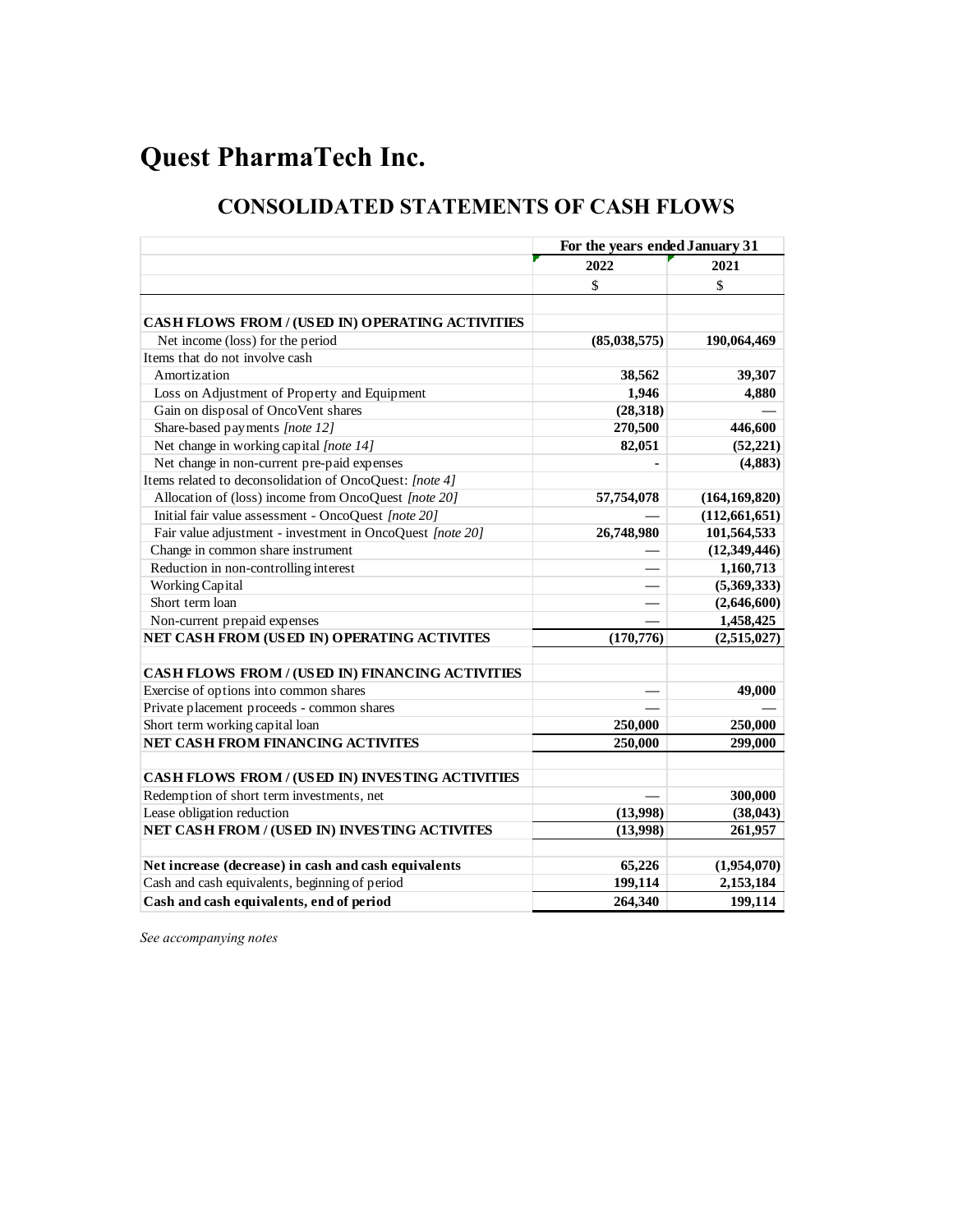January 31, 2022

### **1. CORPORATE INFORMATION AND GOING CONCERN UNCERTAINTY**

#### **Corporate information**

Quest PharmaTech Inc. ("Quest" or the "Company") is a publicly traded, Canadian based pharmaceutical company developing products to improve the quality of life. The Company is developing targeted cancer therapy with its lead product (MAb AR9.6), under development for a novel target (truncated O-glycans on MUC16) discovered at University of Nebraska Medical Center. The Company is also developing products utilizing proprietary transdermal delivery technologies with a focus on dermatology and wound healing applications. Quest has an exclusive worldwide license from Stanford University to develop and commercialize patented EGF wound healing technology.

The Company also holds an equity interest in several companies, including a 45% equity interest in OncoQuest Inc. ("OncoQuest"), a private Canadian biotechnology company developing next generation of combinatorial immunotherapy products for the treatment of cancer. OncoQuest's technology platform included a panel of tumor antigen specific monoclonal antibodies of the immunoglobulin G ("IgG") and E ("IgE") class targeting CA125, MUC1, PSA, Her2/neu, CA 19.9 and TAG72; and the application of combinatorial immunotherapy to enhance tumor specific immunity and clinical outcome. On April 22, 2020, OncoQuest announced a definitive agreement to sell its drug portfolio to Dual Industrial Co., Ltd. (renamed as OncoQuest Pharmaceuticals, Inc or "OQP Korea" in May, 2020) in exchange for OQP Korea bonds and cash with a notional value of US\$308.4 million and a commitment to fund the Oregovamab Phase 3 Clinical Trial. The asset transfer agreement ("ATA") transaction completed its second closing in February 2021 and as a result all legal title and registrations for OncoQuest's immunotherapy assets were transferred to OQP Korea. In return, OncoQuest received US\$125 million of OQP Korea bonds convertible into OQP Korea shares, US\$8.4 million in cash, and an OQP Korea unsecured 1% interest bearing corporate bond for USD\$175 million, exchangeable into 65,229,709 shares of OQP Korea with an ascribed notional value of US\$175 Million subject to regulatory approval. As the requisite approvals have not yet been received and the trading in the shares of OQP Korea has been suspended on the KOSDAQ Exchange in March 2021, OncoQuest management are working with OQP Korea management to resolve these issues as quickly as possible and monetize the consideration received in the transaction with OQP Korea. In May 2021, OQP Korea determined to spin out the biotechnology business, comprised of the immunotherapy assets, into a separate company that will pursue a public listing on a different exchange. In August 2021, the reorganization was implemented, and OQP Korea's biotechnology business assets were transferred to OQP Bio, Inc. (Korea), a private Korean company. In January 2022, OncoQuest issued an in-kind dividend of OQP Bio bonds to its shareholders, including to Quest. The dividend received by Quest has a face value of KRW129.1 billion and an estimated fair value on January 31, 2022, of Cdn\$80.2 million.

Other equity investments for Quest include an 11% interest in OncoVent Co., Ltd., a China-based global pharmaceutical company focusing on the development, manufacturing and commercialization of Cancer Immunotherapy Products within China with pancreatic cancer as its first target; and Bioceltran Co., Ltd. ("Bioceltran"), a Korean company developing skin penetrating active molecules for cosmetic and pharmaceutical use. Quest, through its subsidiary, Madenco Biosciences, has worldwide (excluding South Korea) rights to Bioceltran PTD Technology and Products for certain indications and Bioceltran has an exclusive license to Quest's Photodynamic Therapy Technology.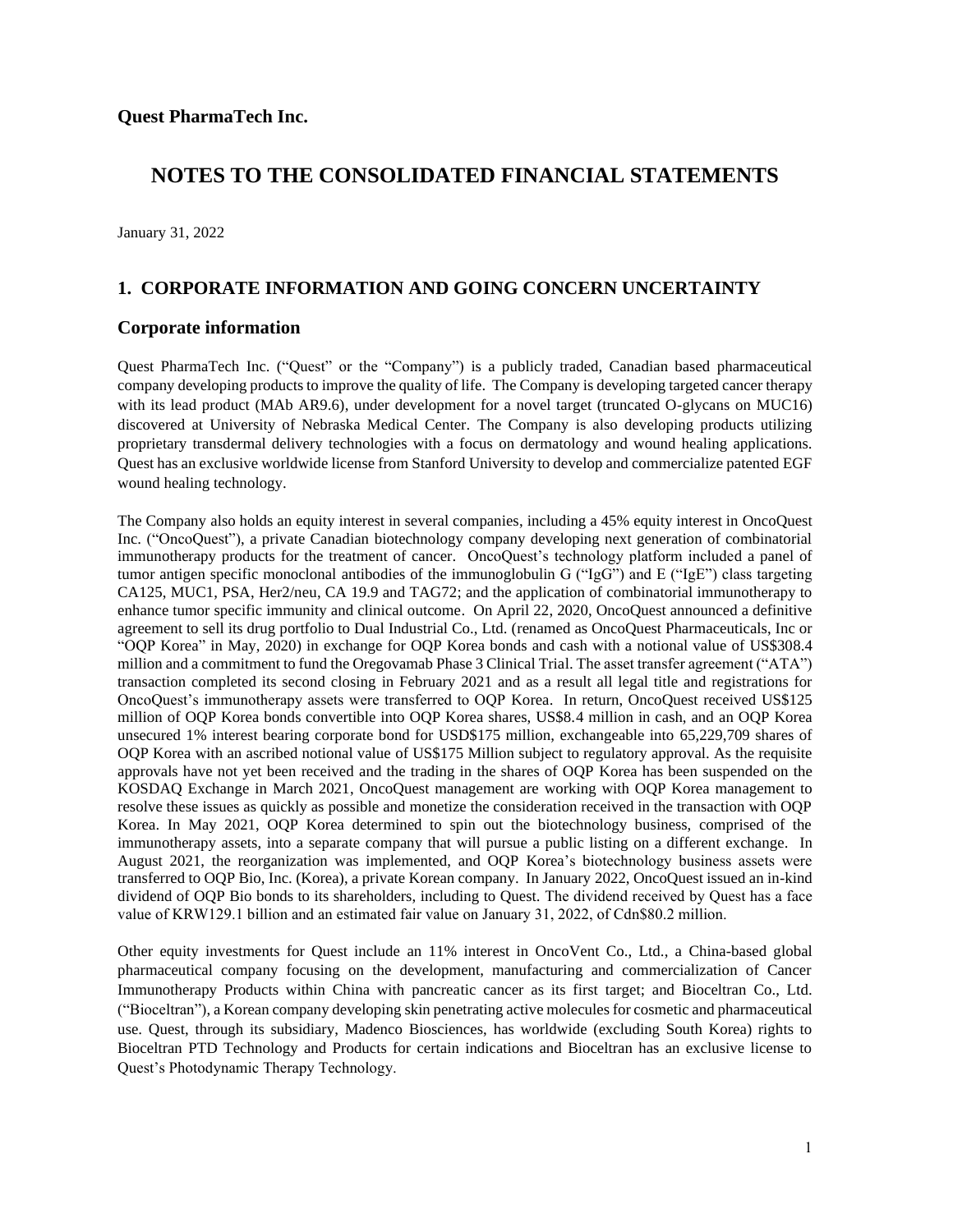January 31, 2022

### **1. CORPORATE INFORMATION AND GOING CONCERN UNCERTAINTY [CONTINUED]**

The Company's head office is located at 8123 Roper Road NW, Edmonton, Alberta, Canada T6E 6S4 and it is incorporated under the Business Corporations Act (Alberta). The Company's functional currency is the Canadian dollar. The Company is publicly traded on the TSX Venture Exchange under the symbol "QPT".

These consolidated financial statements have been authorized for issue by the Company's Board of Directors on May 26, 2022.

### **Going concern uncertainty**

The Company's consolidated financial statements have been prepared on a going concern basis, which presumes the realization of assets and discharge of liabilities in the normal course of business for the foreseeable future. The Company has experienced significant cash outflows from operations since its inception.

While the Company has reported a net loss of \$85,038,575 for the year ended January 31, 2022 (2021 Net Income - \$190,064,469) and a shareholders' equity of \$90,405,975 (January 31, 2021 – shareholders' equity of \$175,224,385), the Company has consolidated cash reserves of only \$264,340 at January 31, 2022 (January 31, 2021 - \$199,114) and as at January 31, 2021 had a working capital deficiency of \$343,939 (January 31, 2021 – working capital deficiency \$103,230). In addition, in March 2021, trading in the shares of OQP Korea was suspended on the KOSDAQ exchange which impacts the ability of OncoQuest to monetize the OQP Korea share and bond consideration received by OncoQuest under the ATA, to pay for the costs of the ATA transaction including Canadian income tax and to distribute any ATA net proceeds to its shareholders, including Quest. Accordingly, there is a material uncertainty that may cast significant doubt regarding the Company's ability to continue as a going concern.

The Company's ability to continue as a going concern is uncertain and is dependent upon its ability to raise additional capital to successfully complete its research and development programs, commercialize its technologies, conduct clinical trials and receive regulatory approvals for its products, and upon the ability and timing for OncoQuest to monetize the consideration received in the transaction with OQP Korea. It is not possible at this time to predict the outcome of these matters. The Company's consolidated financial statements do not reflect any adjustments to the classifications and carrying values of assets and liabilities, or to the amounts reported as earnings per share, that may be required should the Company be unable to continue as a going concern and therefore be required to realize its assets and discharge its liabilities in other than the normal course of business. The Company intends to address this uncertainty through new share or debt issuances, licensing arrangements and/or strategic partnerships.

### **2. BASIS OF PREPARATION**

During the year ended January 31, 2021, the Company deconsolidated its ownership of OncoQuest due to a loss of control, as the Company has no power to control OncoQuest or to govern the financial and operating policies of OncoQuest through share ownership, contractual rights, board nominees or otherwise. When the Company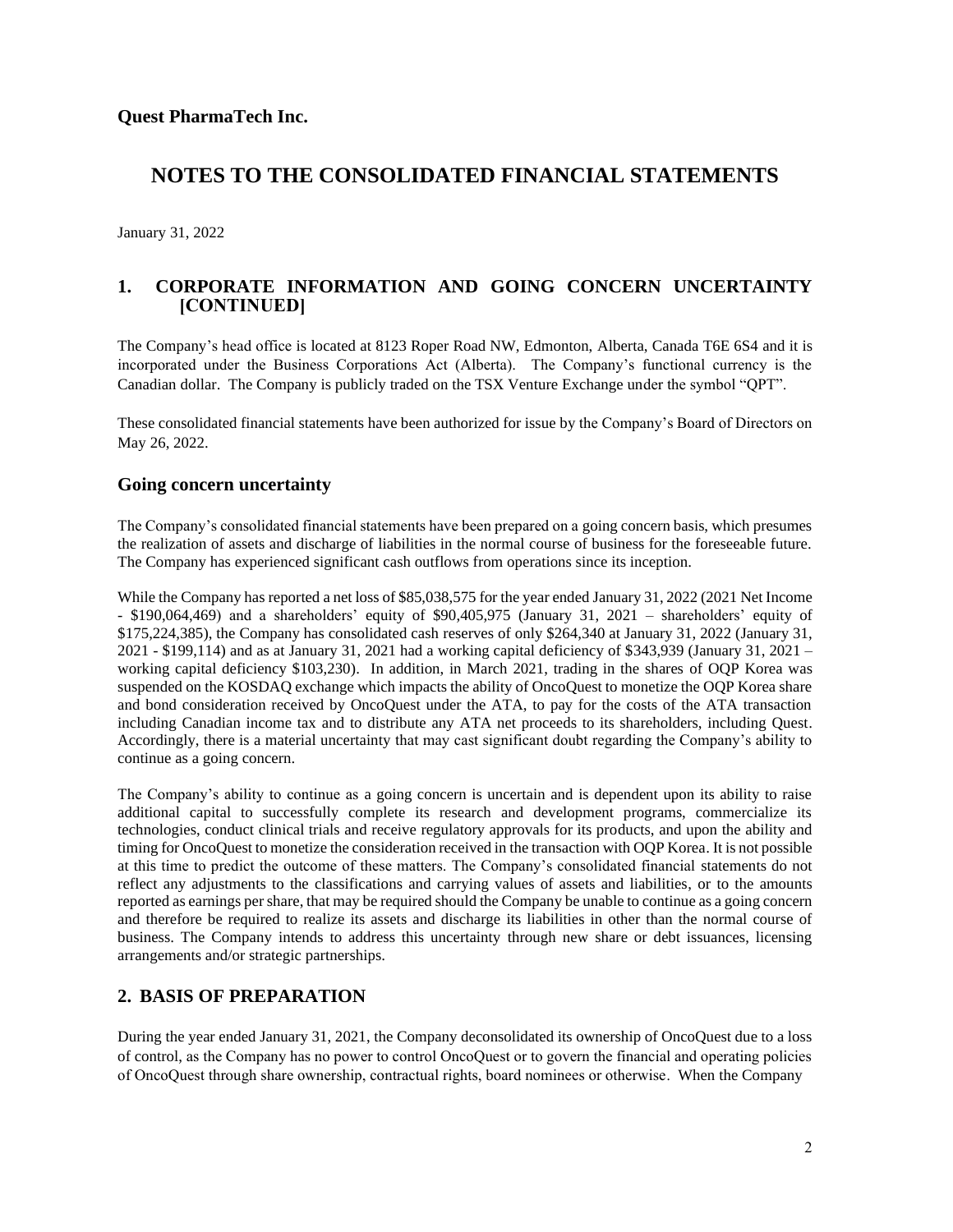January 31, 2022

### **2. BASIS OF PREPARATION [CONTINUED]**

loses control over a subsidiary, it derecognizes the related assets, liabilities, non-controlling interest and other components of equity, while any resultant gain or loss is recognized in income or loss. (refer to Notes 4 and 20).

These consolidated financial statements of the Company were prepared in accordance with International Financial Reporting Standards ("IFRS") as issued by the International Accounting Standards Board ("IASB").

The policies applied in these consolidated financial statements are based on IFRS issued and outstanding as of May 26, 2022, the date the Board of Directors approved the consolidated statements.

### **3. SIGNIFICANT ACCOUNTING POLICIES**

#### **Basis of measurement**

The consolidated financial statements have been prepared on a going concern basis under the historical cost convention.

### **Consolidation**

The consolidated financial statements include the accounts of the Company and its wholly owned and controlled subsidiaries incorporated in Canada as at January 31, 2022:

- Madenco BioSciences Inc., incorporated December 31, 2015 (100%)
- Sonolight Pharmaceuticals Corp. ("Sonolight") (100%)

Subsidiaries are fully consolidated from the date of acquisition, being the date on which the Company obtains control and continue to be consolidated until the date such control ceases. The financial statements of the subsidiaries are prepared using accounting policies consistently applied. All inter-company transactions and balances have been eliminated in full.

Non-controlling interest is accounted for as the percentage of income (loss) of a subsidiary attributable to the subsidiary's minority shareholders, based on the minority shareholders' ownership interest in the subsidiary, and is shown on the consolidated statements of loss of the Company as an adjustment to income and in the equity section of the consolidated statements of financial position.

### **Cash**

Cash consists of liquid bank balances, carried at amortized cost.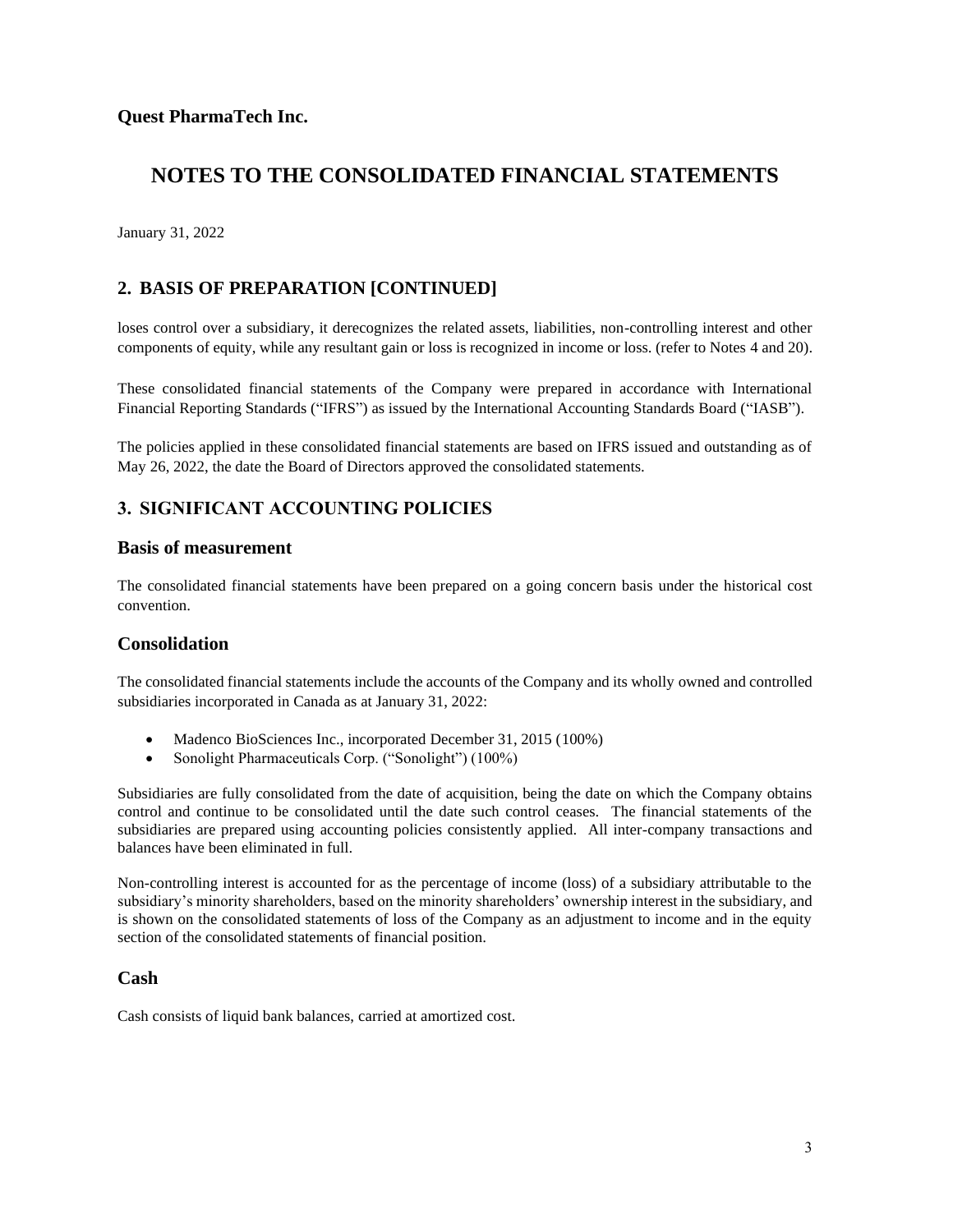January 31, 2022

### **3. SIGNIFICANT ACCOUNTING POLICIES [CONTINUED]**

#### **Prepaid Expenses**

Prepaid expenses represent costs incurred that benefit future periods. These costs are amortized over a specific time period based on the specific agreements. If the period is expected to exceed one year, as is the case with certain clinical research agreements whereby the Company made up front payments, the prepaid expense is classified as a long-term asset.

#### **Short-Term Borrowing**

The Company or its subsidiaries from time-to-time receives cash from investors to be used for working capital purposes. These are short term in nature with a term of less than 12 months and are expected to be repaid along with accrued interest, if any, within the term. The interest rate on such borrowings vary based on the term of such deposit. For the year ended January 31, 2022, the Company had a 2% interest bearing CAD\$500,000 shortterm borrowing outstanding from OncoQuest, for which no interest was paid during fiscal 2022.

#### **Investments**

#### *Bioceltran Co., Ltd.*

The Company has an investment comprised of shares of Bioceltran, a private company based in South Korea that specializes on transdermal delivery of drugs for cosmetics and pharmaceuticals. The investment was originally recorded at cost and has subsequently been designated, through an irrevocable election, as measured at fair value through other comprehensive income upon adoption of IFRS 9. The shares have a cost to the company of \$107,900 equal to the amount of up-front licensing fees paid to Bioceltran. Taken together these transactions represent non-monetary transactions and have been recognized at a fair value of \$nil as the shares are not traded in an active market and are not readily determinable or reliably measurable. The Company has determined that it does not exercise control or significant influence over the affairs of Bioceltran based on management's assessment of the following factors: no board representation is held; no participation in policy making decisions or regarding decisions on dividends or other distributions; and there is no interchange of managerial personnel. Each reporting period subsequent to the acquisition of the investment, the Company evaluates whether control or significant influence is exerted over the affairs of the investee company. There has been no income distribution or profits received from Bioceltran in fiscal 2022 or 2021. In the future, the fair value of the Company's investment in Bioceltran shares could be recognized at a value greater than \$nil if the value of the shares is reliably measurable or if income allocations are received from the investment.

#### *OncoVent Co., Ltd.*

The Company has an investment in OncoVent Co., Ltd. (see Note 21 – Investment in OncoVent). The Company owns 11% of the shares of OncoVent. The Company's former subsidiary, OncoQuest, owns 29% of the shares of OncoVent. As a result of the direct and indirect ownership interest in OncoVent, the Company accounts for its investment in OncoVent using the equity method of accounting.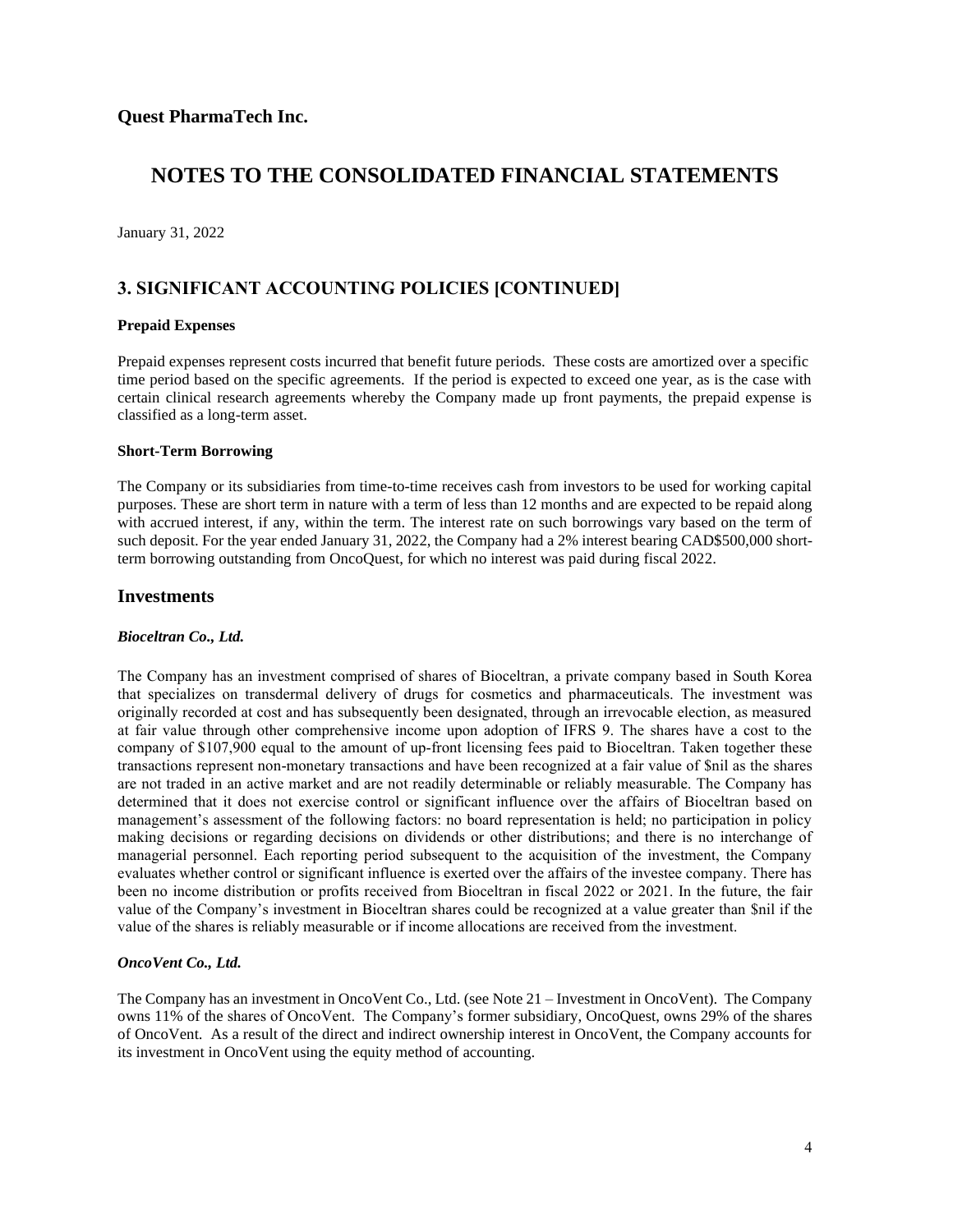January 31, 2022

### **3. SIGNIFICANT ACCOUNTING POLICIES [CONTINUED]**

#### *OQP Bio Inc.*

The Company has an investment in OQP Bio Inc comprised of OQP Bio bonds that were received in January 2022 as an in-kind dividend from OncoQuest. The OQP Bio bonds have a face value of KRW129.1 billion and an estimated fair value of Cdn\$80.2 million at January 31, 2022.

### **Intangible assets**

Intangible assets include proprietary rights, intellectual property and patent rights that have been acquired from third parties. Intangible assets are recorded at historical cost less accumulated amortization. Following acquisition, the Company evaluates the prospective commercialization of the acquired intangible assets. Depending on the results of the evaluation, the Company generally commences amortization of the assets over a period of three to five years.

Intangible assets are amortized over the useful economic life and assessed for impairment at the end of each reporting period. The amortization period and the amortization method for an intangible asset are reviewed at least at the end of each reporting period. Changes in the expected useful life of the asset are considered to modify the amortization period or method, as appropriate, and are treated as changes in accounting estimates.

### **Property and equipment**

Property and equipment are recorded at historical cost net of government assistance and accumulated amortization. Amortization of property and equipment is calculated over their estimated useful lives on a declining balance or straight-line basis at the following annual rates:

| Computer equipment                                   | Declining balance - 30%    |
|------------------------------------------------------|----------------------------|
| Furniture and fixtures                               | Declining balance - 30%    |
| Office equipment                                     | Declining balance - 30%    |
| Manufacturing and research and development equipment | Declining balance - 30%    |
| Right-of-use asset                                   | Over the term of the lease |
| Leasehold improvements                               | Straight-line - lease term |
|                                                      |                            |

### **Leases**

The Company assesses whether a contract is a lease, at inception of the contract. The Company recognizes a right-of-use asset and a corresponding lease liability with respect to all lease agreements in which it is the lessee, except for short-term leases (defined as leases with a lease term of 12 months or less) and leases of low value assets. For these leases, the Company recognizes the lease payments as an operating expense on a straight-line basis over the term of the lease. The lease liability is initially measured at the present value of the lease payments that are not paid at the commencement date, discounted using the rate implicit in the lease. If this rate cannot be readily determined, the Company uses its incremental borrowing rate. The lease liability is subsequently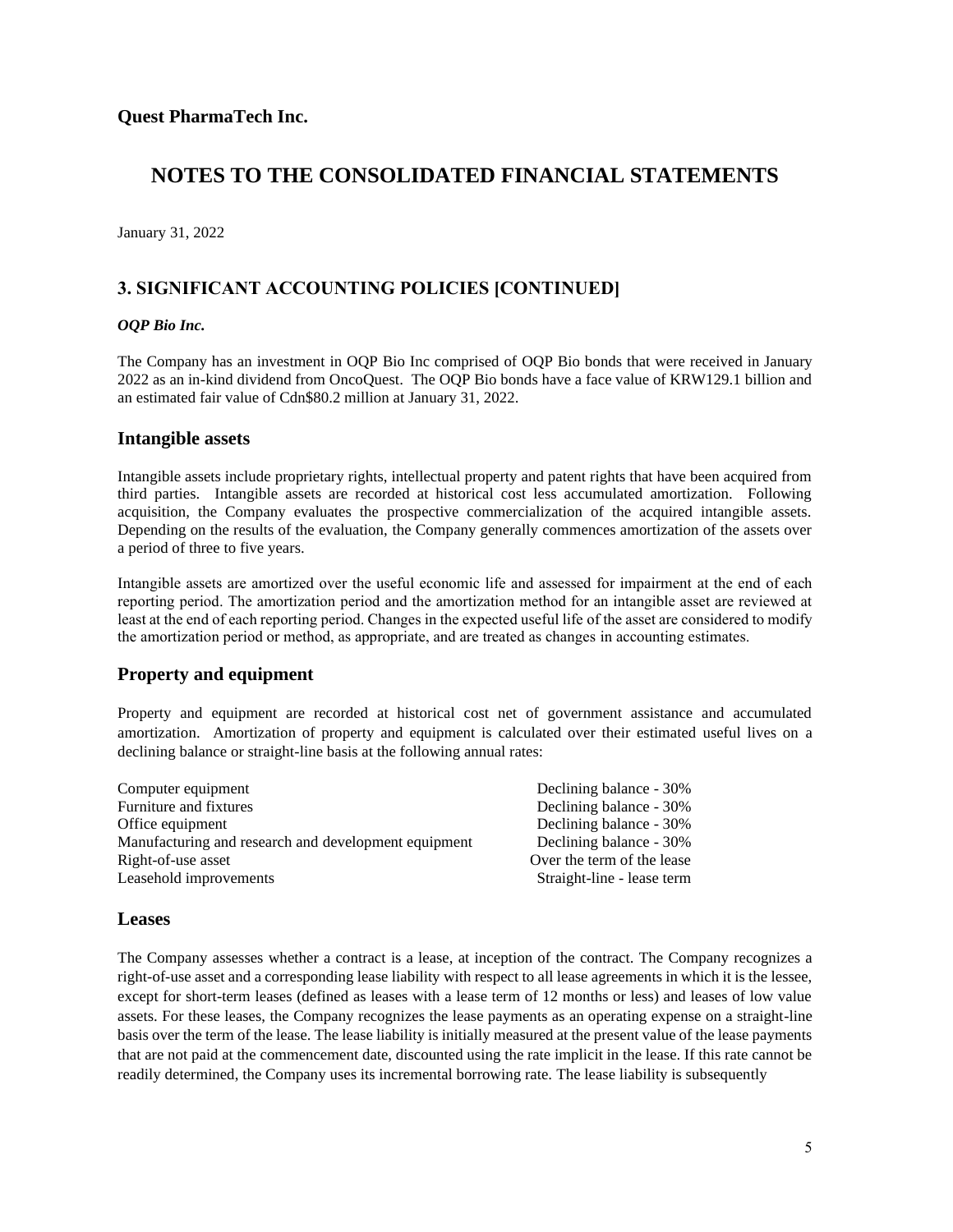January 31, 2022

## **3. SIGNIFICANT ACCOUNTING POLICIES [CONTINUED]**

measured by increasing the carrying amount to reflect interest on the lease liability and by reducing the carrying amount to reflect the lease payments made.

The Company remeasures the lease liability (and makes a corresponding adjustment to the related right-of-use asset) whenever the lease term has changed the lease payments change, in which cases the lease liability is measured by discounting the revised lease payments using the initial discount rate. The Company did not make any such adjustments during the year ended January 31, 2022 and 2021, respectively.

The right-of-use assets comprise the initial measurement of the corresponding lease liability, lease payments made at or before the commencement day and any initial direct costs. They are subsequently measured at amortized cost less accumulated depreciation and impairment losses.

### **Revenue recognition**

Revenue associated with financial income is recorded when earned.

### **Research and development**

Research and development expenses are expensed as incurred. Upfront and milestone payments made to third parties in connection with specified research and development projects are expensed as incurred.

### **Investment tax credits**

Investment tax credits relating to qualifying scientific research and experimental development expenditures that are recoverable in the current year are accounted for as a reduction in research and development expenditures. Investment tax credits are recognized when the related expenditures are incurred and there is reasonable assurance of their realization.

### **Foreign currency translation**

Monetary transactions are translated into Canadian Dollars using the exchange rates prevailing at the dates of the transactions. Equity and Non-monetary items are not retranslated at year-end and are measured at historical cost (translated using the exchange rates at the transaction date), except for non-monetary items measured at fair value which are translated using the exchange rates at the date when fair value was determined.

Assets and liabilities denominated in foreign currencies are translated into Canadian dollars at the exchange rates prevailing at year end. Revenue and expenses are translated at exchange rates in effect on the date of the transaction. Gains and losses arising from foreign currency transactions are included in income for the period.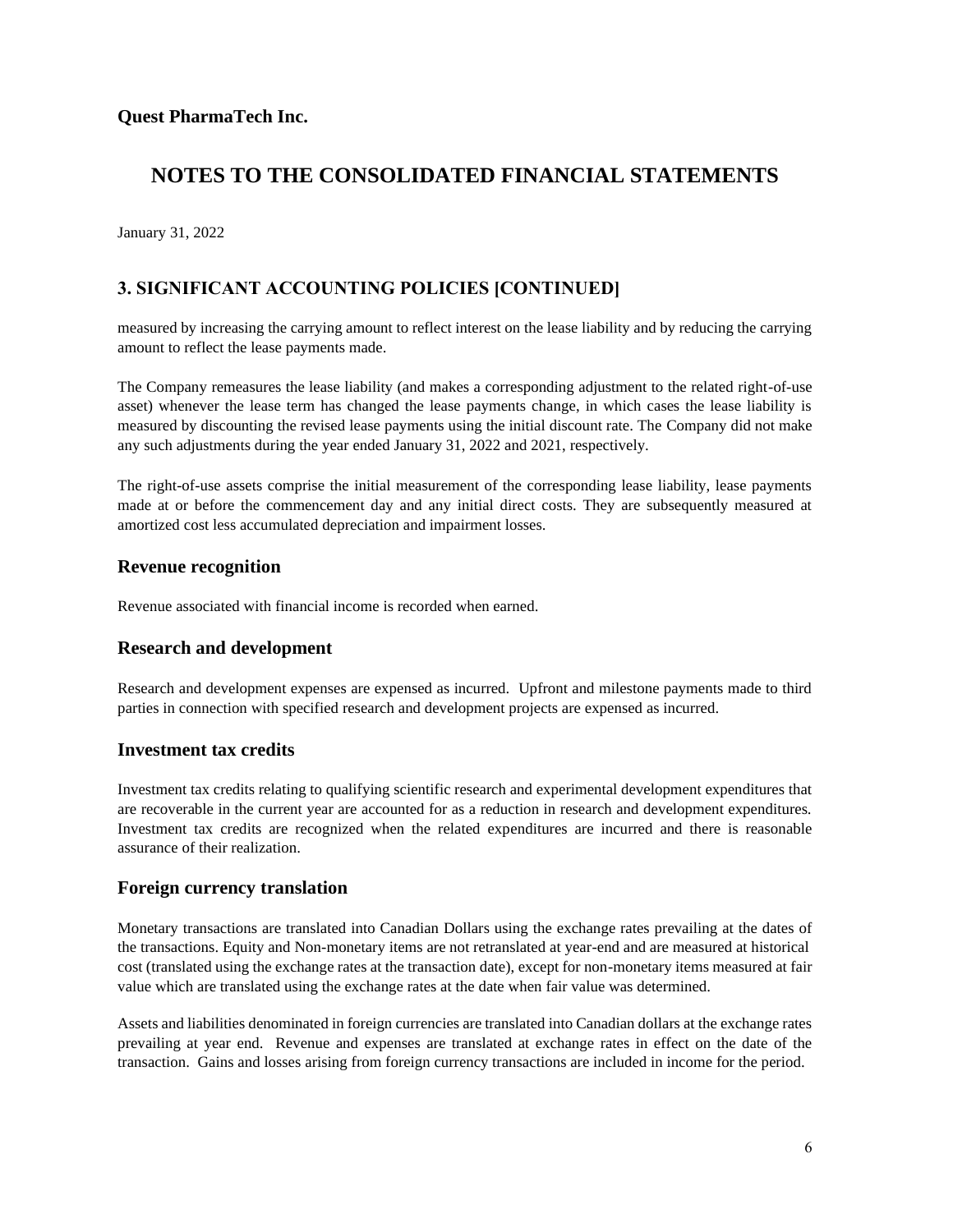January 31, 2022

# **3. SIGNIFICANT ACCOUNTING POLICIES [CONTINUED]**

### **Government assistance**

Non-refundable government assistance towards current expenses is included in the determination of income for the period as a reduction of the expenses to which it relates. Amounts received for future expenditures are recorded as a current liability.

### **Financial instruments**

Financial assets within the scope of IFRS 9 are classified at amortized cost, at fair value through other comprehensive income (FVOCI) or fair value profit or loss (FVTPL). The Company determines the classification of its financial assets at initial recognition. All financial assets are recognized initially at fair value plus or minus, in the case of assets not at fair value through profit or loss, directly attributable transaction costs. The Company's financial assets include cash, accounts receivable and an investment in OQP Bio bonds.

Financial assets and liabilities are off set and the net amount presented in the financial statements when and only when, the Company has legal rights to offset the amounts and intend either to settle them on a net basis or to realize the asset and settle the liability simultaneously.

Financial assets are derecognized when the contractual rights to the cash flows from the financial asset expire, or when the financial asset and substantially all the risks and rewards are transferred. A financial liability is derecognized when it is extinguished, discharged, cancelled or expires.

#### *Subsequent measurement*

The subsequent measurement of financial assets depends on their classification as follows:

#### Financial assets at fair value through profit or loss

Financial assets at fair value through profit or loss include all financial assets unless measured at amortized cost or at fair value through other comprehensive income. The Company can make an irrevocable election at initial recognition for particular investments in equity instruments that would otherwise be measured at fair value through profit or loss to present subsequent changes in fair value in other comprehensive income.

The Company may irrevocably designate a financial asset as measured at fair value through profit or loss if doing so eliminates or significantly reduces a measurement or recognition inconsistency that would otherwise arise from measuring assets or liabilities or recognizing the gains and losses on them on a different basis.

The Company has designated the OQP Bio bonds as a financial asset at fair value through profit or loss.

#### Amortized cost

Financial asset measurement at amortized cost is permitted by IFRS 9 if the following conditions are met:

1. The financial asset is held within a business model whose objective is to hold financial assets in order to collect contractual cash flows; and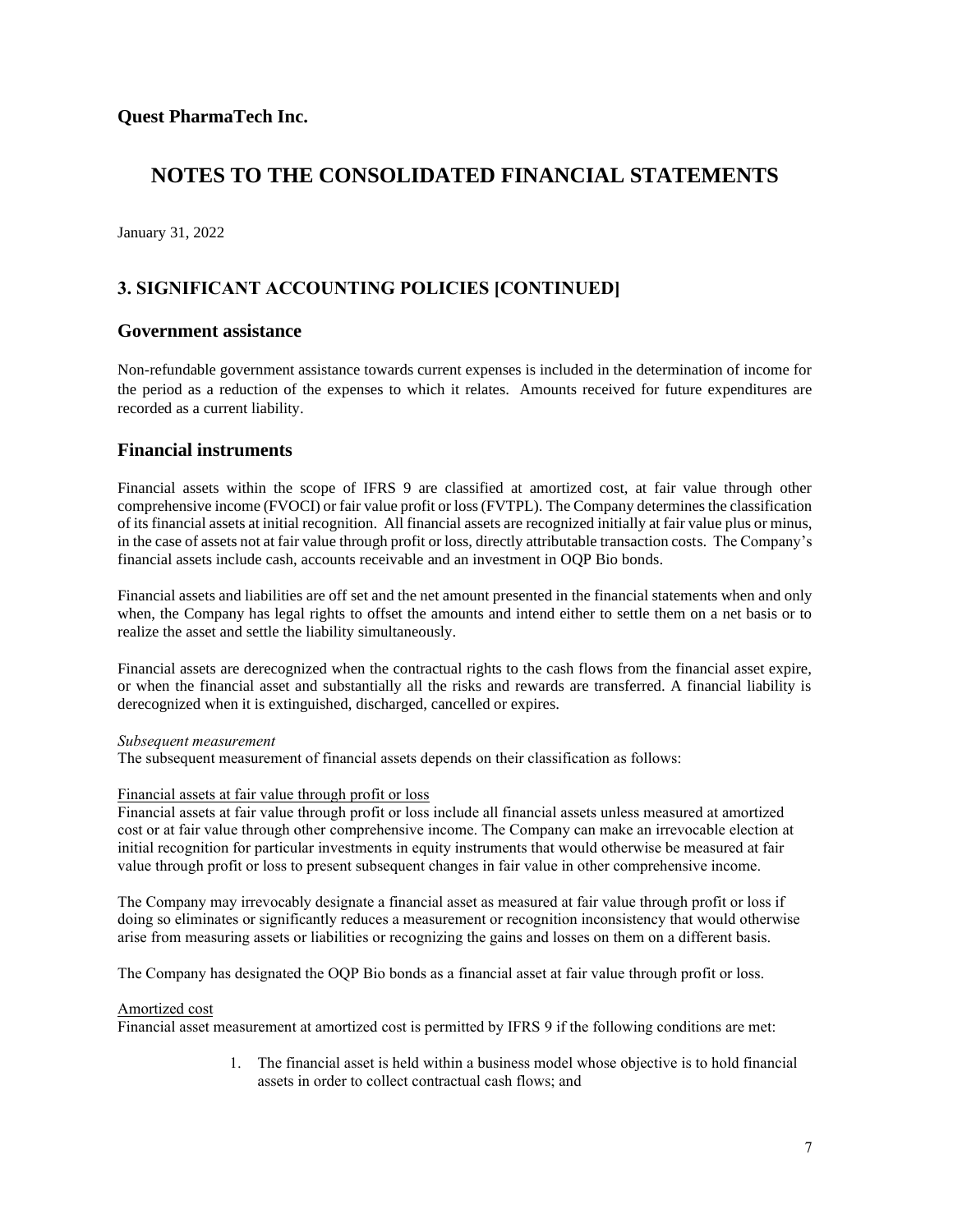January 31, 2022

### **3. SIGNIFICANT ACCOUNTING POLICIES [CONTINUED]**

2. The contractual terms of the financial asset give rise on specified dates to cash flows that are solely payments of principal and interest on the principal amount outstanding.

The Company has designated cash and accounts receivable at amortized cost.

#### Fair value through other comprehensive income

Financial asset measurement at fair value through other comprehensive income is permitted by IFRS 9 if the following conditions are met:

- 1. The financial asset is held within a business model whose objective is achieved by both collecting contractual cash flows and selling financial assets; and
- 2. The contractual terms of the financial asset give rise on specific dates to cash flows that are solely payments of principal and interest on the principal amount outstanding.

The Company designates its investment in Bioceltran at fair value through other comprehensive income.

Financial liabilities within the scope of IFRS 9 are classified as financial liabilities at fair value through profit or loss, or as derivatives designated as hedging instruments in an effective hedge, as appropriate. The Company determines the classification of its financial liabilities at initial recognition. All financial liabilities are recognized initially at fair value plus or minus, in the case of financial liabilities not at FVTPL, directly attributable transaction costs. The Company's financial liabilities include accounts payable and accrued liabilities, and the short term loan.

#### *Subsequent Measurement*

The subsequent measurement of financial liabilities depends on their classification as follows:

#### Financial Liabilities at amortized cost

After initial recognition, interest bearing loans and borrowings are subsequently measured at amortized cost using the effective interest rate method. Gains and losses are recognized in the income statement when the liabilities are derecognized as well as through the effective interest rate method amortization process.

Amortized cost is calculated by taking into account any discount or premium on acquisition and fees or costs that are an integral part of the effective interest rate ("EIR").

The Company has designated accounts payable and accrued liabilities and the short term loan as measured at amortized cost.

#### Financial liabilities at fair value through profit or loss

Financial liabilities at fair value through profit or loss include financial liabilities measured at fair market value and financial liabilities designated at fair value through profit or loss.

Financial liabilities are classified as measured at fair market value if they are acquired for the purpose of selling in the near term. Gains or losses on liabilities at fair market value are recognized in the income statement. Nothing is designated here in this classification.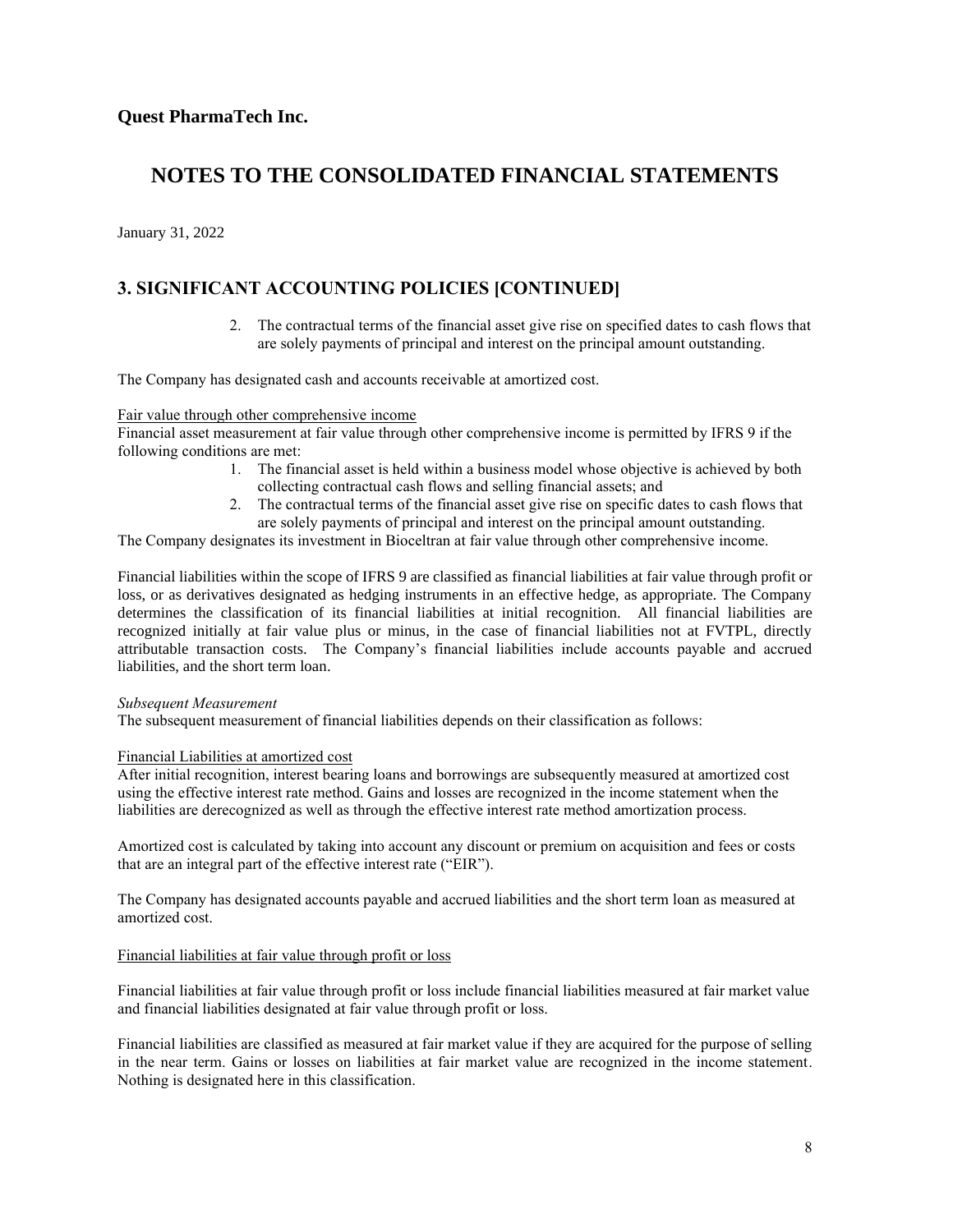January 31, 2022

### **3. SIGNIFICANT ACCOUNTING POLICIES [CONTINUED]**

#### Financial guarantee contracts

Financial guarantee contracts issued by the Company are those contracts that require a payment to be made to reimburse the holder for a loss it incurs due performance of the debtor. Financial guarantee contracts consist of common share instruments which guarantee a dividend in kind if additional common shares are issued to other investors below a stated price. Financial guarantee contracts are recognized initially as a liability at fair value and adjusted for transaction costs that are directly attributable to the issuance of the guarantee and are subsequently measured at fair market value.

#### **Fair value of financial instruments**

The fair value of financial instruments that are traded in active markets at each reporting date is determined by reference to quoted market prices without any deduction for transaction costs or using a valuation technique where no active market exists.

### **Impairment of long-lived assets**

Assets that are subject to amortization are reviewed at the end of each reporting period for indications that the asset may be impaired. An impairment loss is recognized for the amount by which the asset's carrying value exceeds its recoverable amount. The recoverable amount is the higher of an asset's fair value less costs to sell and value in use. Long-lived assets other than goodwill that have incurred an impairment loss are reviewed for possible reversal of impairment at each reporting date.

### **Share-based payments**

The Company accounts for share-based payment transactions granted to employees and non-employees using the fair value method. Fair value is calculated using the Black-Scholes option pricing model with the assumptions described in note 12 and is recognized for employees over the vesting period of the options granted, and for non-employees as goods are received or services rendered. The amount of share-based compensation recognized in each period is also based on the number of share options ultimately expected to vest to each participant. As a result, the Company is required to estimate forfeiture rates, which are typically based on historical employee turnover data and trends. Changes in estimated forfeiture rates will impact the recognition of share-based compensation expense from period to period. Consideration paid on the exercise of share-based payments is credited to share capital and the amount in contributed surplus related to the share-based payments exercised is reclassified to share capital.

Under the fair value-based method, share-based payments to non-employees are measured at the fair value of the consideration received, or the fair value of the equity instruments issued, or liabilities incurred, whichever is more reliably measured. The cost of share-based payments to non-employees is recognized over the vesting period. For fully vested share-based payments, the cost is measured and recognized at the grant date. Sharebased payments are included in the general and administrative and research and development line items on the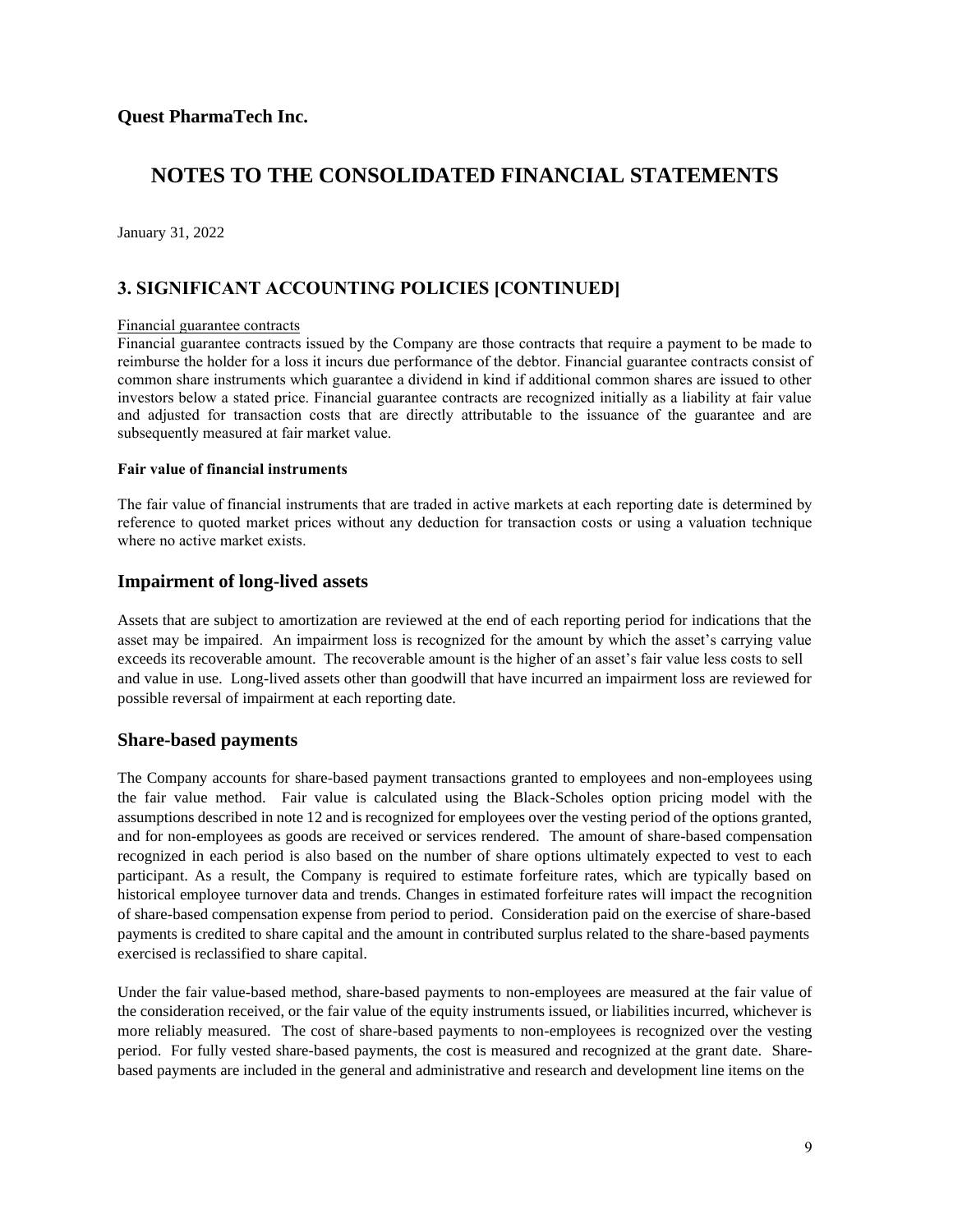January 31, 2022

## **3. SIGNIFICANT ACCOUNTING POLICIES [CONTINUED]**

consolidated statements of loss.

#### **Income taxes**

Deferred tax is recognized on differences between the carrying amounts of assets and liabilities in the consolidated financial statements and the corresponding tax bases used in the computation of taxable profit and are accounted for using the liability method. Deferred tax liabilities are generally recognized for all taxable temporary differences, and deferred tax assets are generally recognized for all deductible temporary differences to the extent that it is probable that taxable profits will be available against which those deductible temporary differences can be utilized. Deferred income tax assets and liabilities are measured at the tax rates expected to apply in the period when the assets are realized, or the liability is settled based on the tax rates that have been enacted or substantively enacted at the date of the consolidated statements of financial position. The carrying amount of the deferred tax asset is reviewed at each consolidated statement of financial position date and reduced to the extent that it is not probable that sufficient taxable income will be available to allow all or part of the asset to be recovered.

### **Basic and diluted income (loss) per share**

Basic income (loss) per share is calculated using the weighted average number of common shares outstanding during the period. Diluted income (loss) per share is computed using the treasury stock method. Under this method, options, warrants and convertible securities are assumed to be exercised at the beginning of the period [or at the time of issuance, if later]. Proceeds from the exercise are assumed to be used to purchase common shares at the average market price during the period. Incremental shares [the difference between the number of shares assumed issued and the number of shares assumed purchased] are included in the denominator of the diluted income (loss) per share computation. See Income (Loss) Per Share in note 17.

### **Use of estimates and significant judgements**

The measurement of certain assets and liabilities is dependent upon future events whose outcome will not be fully known until future periods. Therefore, the preparation of these consolidated financial statements requires the Company's management to make estimates and assumptions and apply significant judgements that affect the reported amounts of assets, liabilities and capital reserves. Actual results may vary from those estimated. The amounts recorded for the Company's investment in OncoQuest, investments in OQP Bio bonds, share based compensation, right-of-use asset and liability, estimates of future licensing fees and whether the Company controls OncoQuest are the more significant items which reflect estimates made and judgements applied in the consolidated statements of financial position. Such estimates and assumptions have been made using careful judgments, including using a Black-Scholes option pricing model to estimate the fair value of options and using third party evidence to value and support the Company's investment in OncoQuest and the OQP Bio bonds, which, in management's opinion, are within reasonable limits of materiality and conform to the significant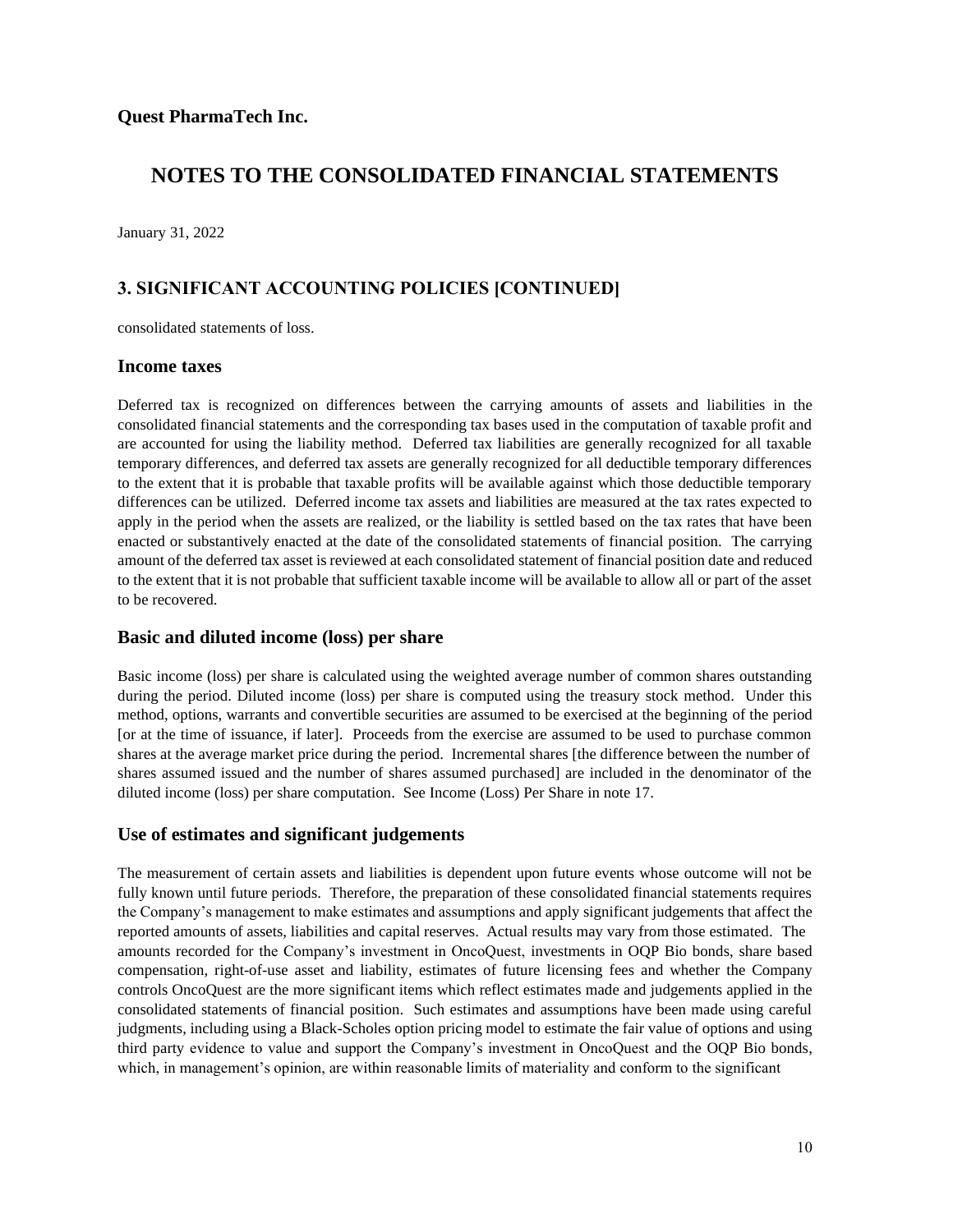January 31, 2022

# **3. SIGNIFICANT ACCOUNTING POLICIES [CONTINUED]**

accounting policies summarized in these consolidated financial statements.

### **Other comprehensive loss**

Other comprehensive losses are comprised of gains/losses on conversion of US dollar denominated noncontrolling interests in subsidiaries to the Company's functional currency. In addition, other comprehensive losses include gains/losses on the redemption or conversion of preferred shares.

### **Investment in OncoQuest Inc.**

The Company accounts for its Investment in OncoQuest Inc. using the Equity Method of accounting. The Company recognizes its proportional share of OncoQuest's net income or loss with a corresponding increase or decrease in the Investment in OncoQuest. Any payment of dividends decreases the Company's investment in OncoQuest.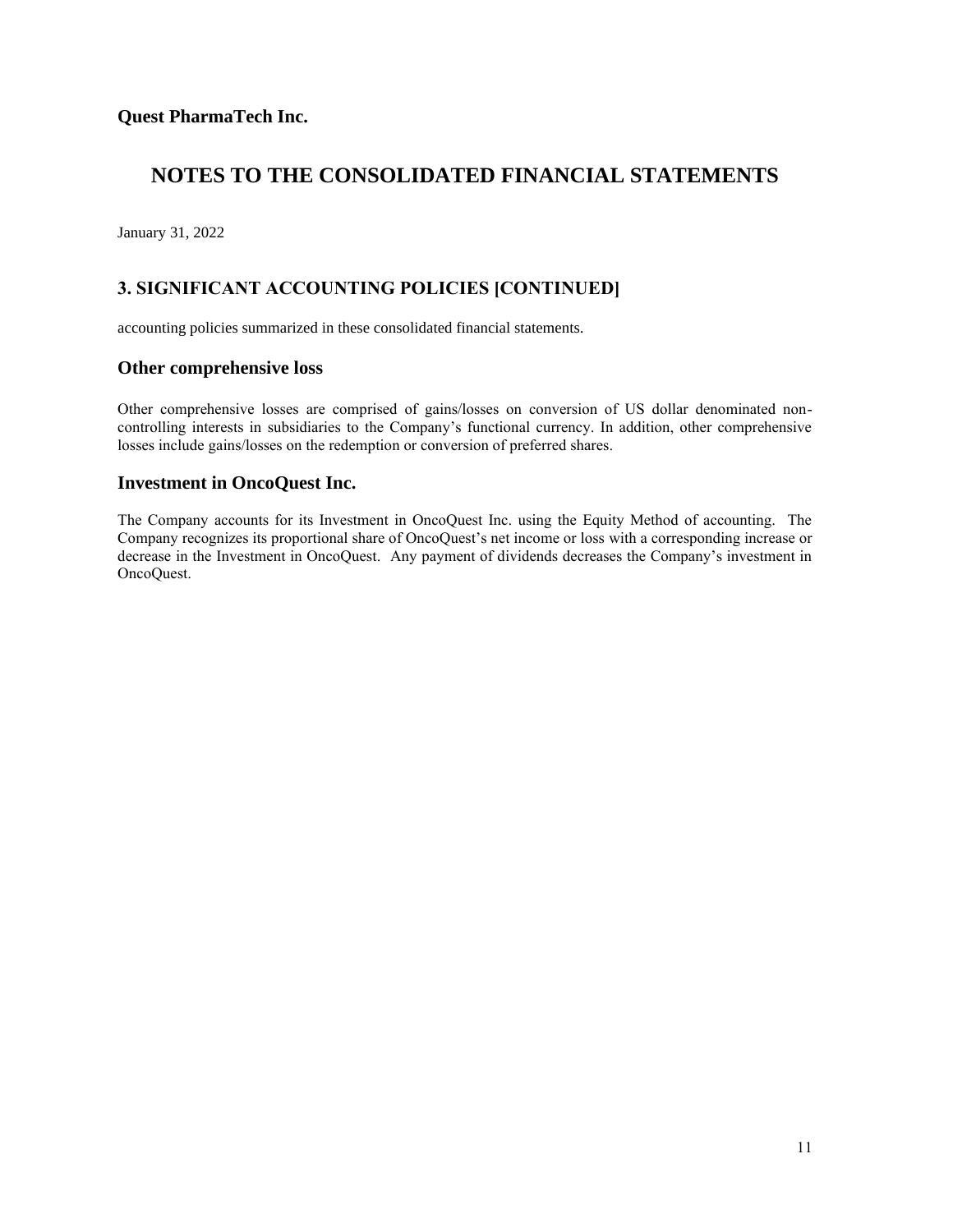January 31, 2022

### **4. LOSS OF CONTROL AND DECONSOLIDATION OF SUBSIDIARY**

Starting February 1, 2020, the Company deconsolidated its ownership of OncoQuest, as a result of a loss of control, as the Company has no power to control OncoQuest or to govern the financial and operating policies of OncoQuest through share ownership, contractual rights, board nominees or otherwise. On February 1, 2020, the Company held a 45.65% ownership interest in OncoQuest; accordingly, the Company derecognized related assets, liabilities, non-controlling interest and other components of equity of OncoQuest.

- a. Consideration received: The Company did not receive any consideration in the deconsolidation of OncoQuest.
- b. Analysis of assets, liabilities and equity over which the Company lost control and determination of gain:

|                                          | \$              |
|------------------------------------------|-----------------|
| <b>Current assets</b>                    |                 |
| Cash                                     | 1,786,490       |
| Short term investments                   | 300,000         |
| Other                                    | 403,852         |
| <b>Non-current assets</b>                |                 |
| Other                                    | 1,458,425       |
| <b>Current liabilities</b>               |                 |
| Accounts payable and accrued liabilities | (8, 419, 785)   |
| Common share instrument                  | (12, 349, 446)  |
| Equity                                   |                 |
| Non-controlling interest                 | 1,160,713       |
| <b>Investment in OncoOuest</b>           | (112, 661, 651) |
| Gain on deconsolidation of a subsidiary  | 128,321,402     |

Gain on deconsolidation of subsidiary was included in other income and expenses for the year ended January 31, 2021.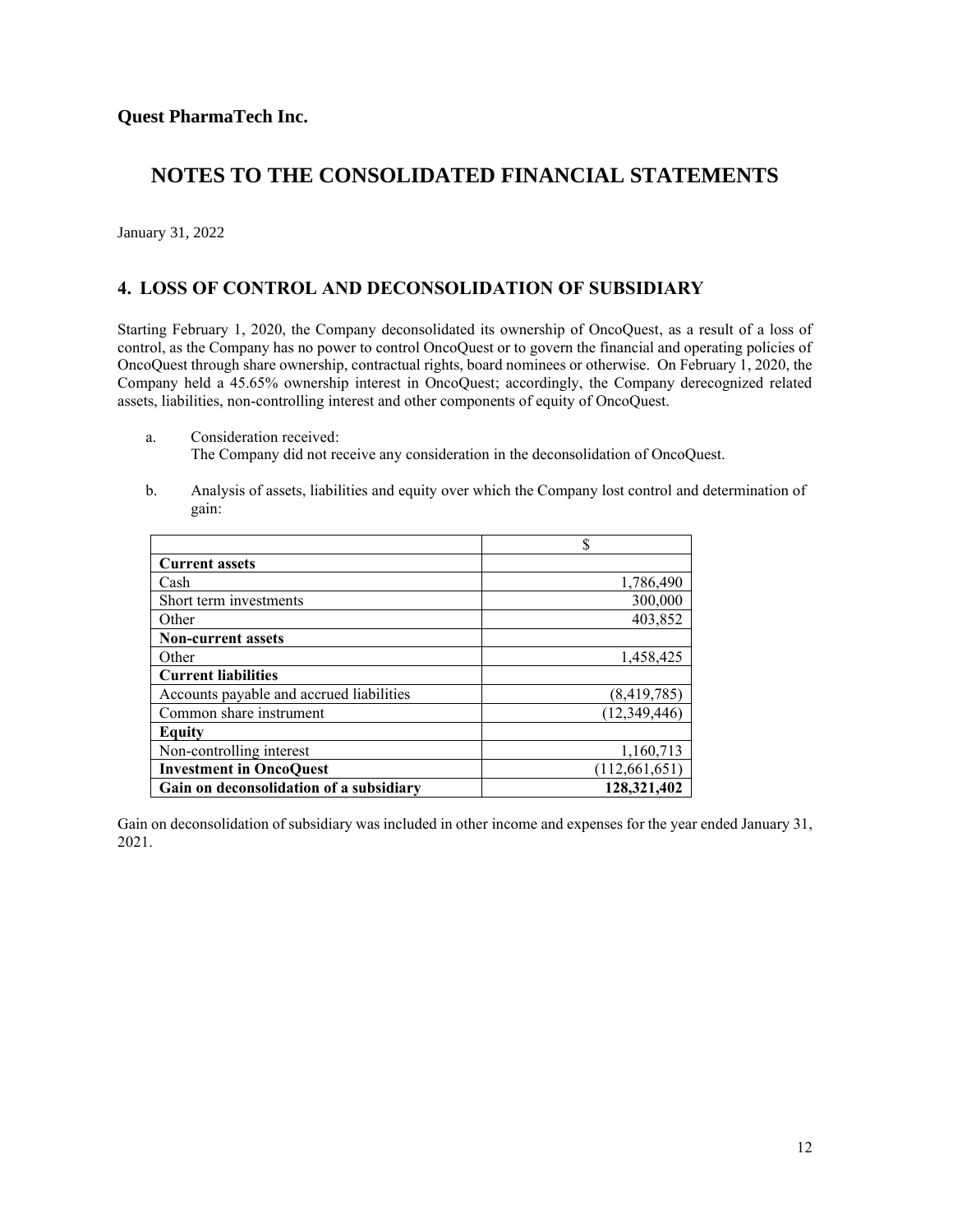January 31, 2022

### **5. PARENT CONTROL OF SUBSIDIARY**

During the year ended January 31, 2021, the Company determined that its ownership interest in OncoQuest was not sufficient to allow the Company to control the affairs of OncoQuest, therefore, for fiscal 2021, OncoQuest is being treated for accounting purposes using the equity method of accounting.

|                       | Number of shares held | Percentage ownership |
|-----------------------|-----------------------|----------------------|
| Quest PharmaTech Inc. | 4,250,100             | 45.02                |
| Hepalink USA Inc.     | 3,606,167             | 38.20                |
| Others                | 1,463,726             | 15.51                |
| Quest insider         | 120,000               | 1.27                 |
| Total                 | 9,439,993             | 100.00               |

As at January 31, 2021 OncoQuest had an ownership structure as follows:

Ownership – Hepalink USA Inc. ("Hepalink") owned 3,606,167 voting common shares of OncoQuest, representing a 38.20% ownership interest. Hepalink also owned 25,000,000 common shares of the Company representing a 14.86% ownership interest, which represents a 5.68% ownership interest in OncoQuest. Hepalink's combined direct and indirect ownership interest in OncoQuest was therefore 43.88%.

Board and Management - The Board of OncoQuest was composed of five Board members, three nominated by the shareholders of OncoQuest and two nominated by Hepalink. Board decisions govern the activities of OncoQuest.

Based on the above two items, Ownership, Board and Management, management of the Company determined that the Company did not have control over OncoQuest for purposes of the January 31, 2021 consolidated financial statements.

### **6. INTANGIBLE ASSETS**

All intangible assets have been fully amortized. The historical presentation of the technologies is noted below:

#### **Hypocrellin-based technology and licenses (proprietary rights)**

The Company's subsidiary, Sonolight, holds the exclusive worldwide license to develop, commercialize and exploit several proprietary inventions involving a class of sonosensitizers and their use in cancer and non-cancer therapies. Sonolight signed a licensing agreement dated March 6, 2001 with the University of Alberta. The license agreement is for a term of 25 years. The agreement requires royalty payments upon successful sales and marketing of products developed using the technology. The Company has amortized this asset on a straight-line basis over a three-year period that commenced on August 1, 2001. This intangible asset is fully amortized.

### **Targeted Cancer Therapy Technologies**

The Company has identified and validated the tumor-targeting abilities of a novel monoclonal antibody, AR9.6,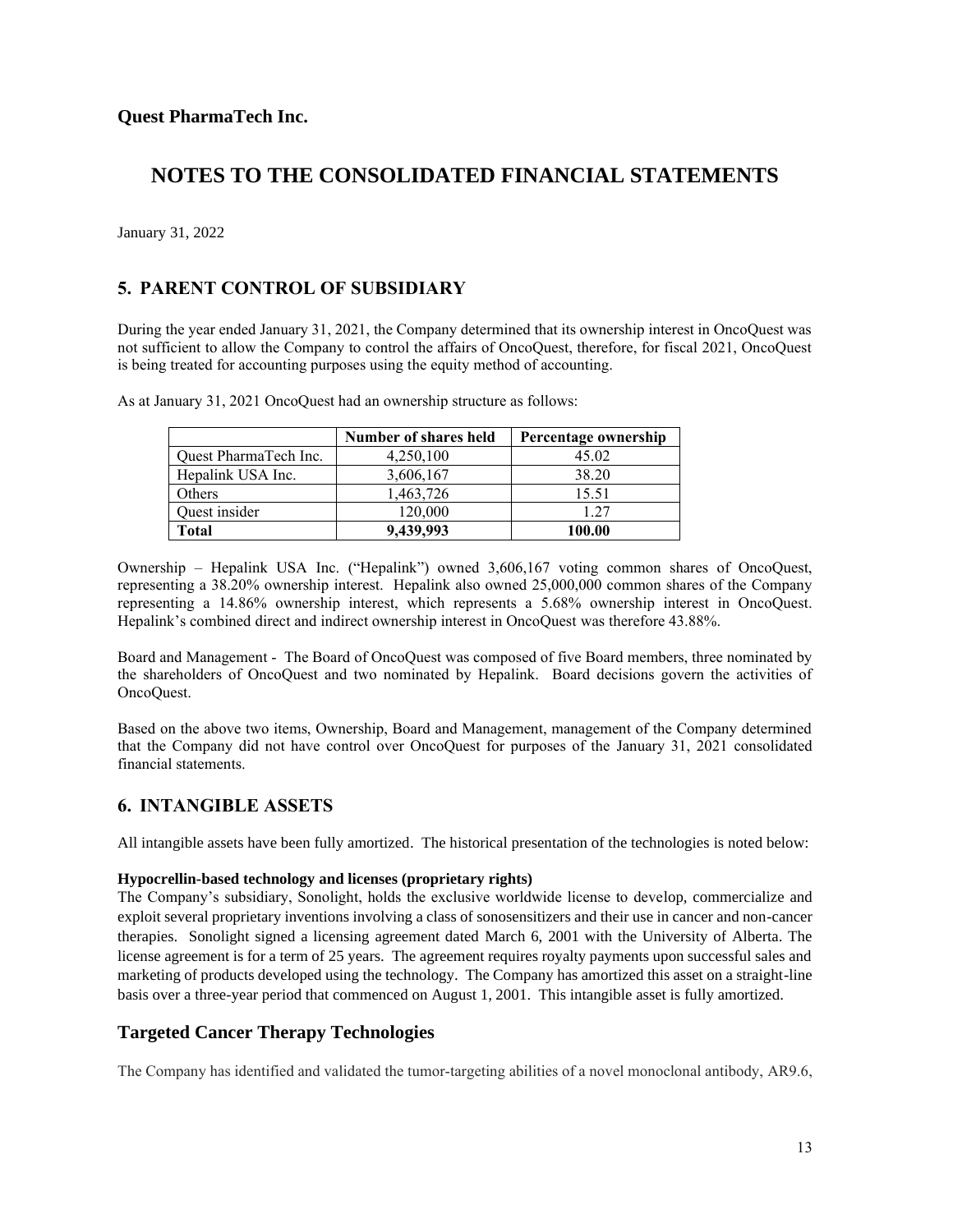January 31, 2022

## **6. INTANGIBLE ASSETS [CONTINUED]**

that binds to MUC16 and blocks the activation of growth factor receptors and thereby inhibit phosphorylation of Akt, which leads to reduced cell proliferation, in vivo tumor growth and metastasis.

AR9.6, as a promising theranostic agent, was established in animal models leading to two manuscripts in peer reviewed journals and one patent application.

The potential cancer targets include pancreatic, colon, leukemia, ovarian and breast cancer.

#### **Protein Transduction Domain (PTD) Drug Delivery Technology**

Madenco BioSciences Inc., a subsidiary of Quest, and Bioceltran are developing skin penetrating active molecules for cosmetic and pharmaceutical use based on Bioceltran's PTD technology. Madenco has the worldwide rights to certain products developed with Bioceltran's PTD technologies for certain indications.

#### **Out License of Sonolight Technology**

In fiscal 2015, the Company out licensed its Sonolight Technology for Dermatology and Oncology applications to Bioceltran in return for future royalty income. Bioceltran is working with Quest to develop the Sonolight Technology for various applications.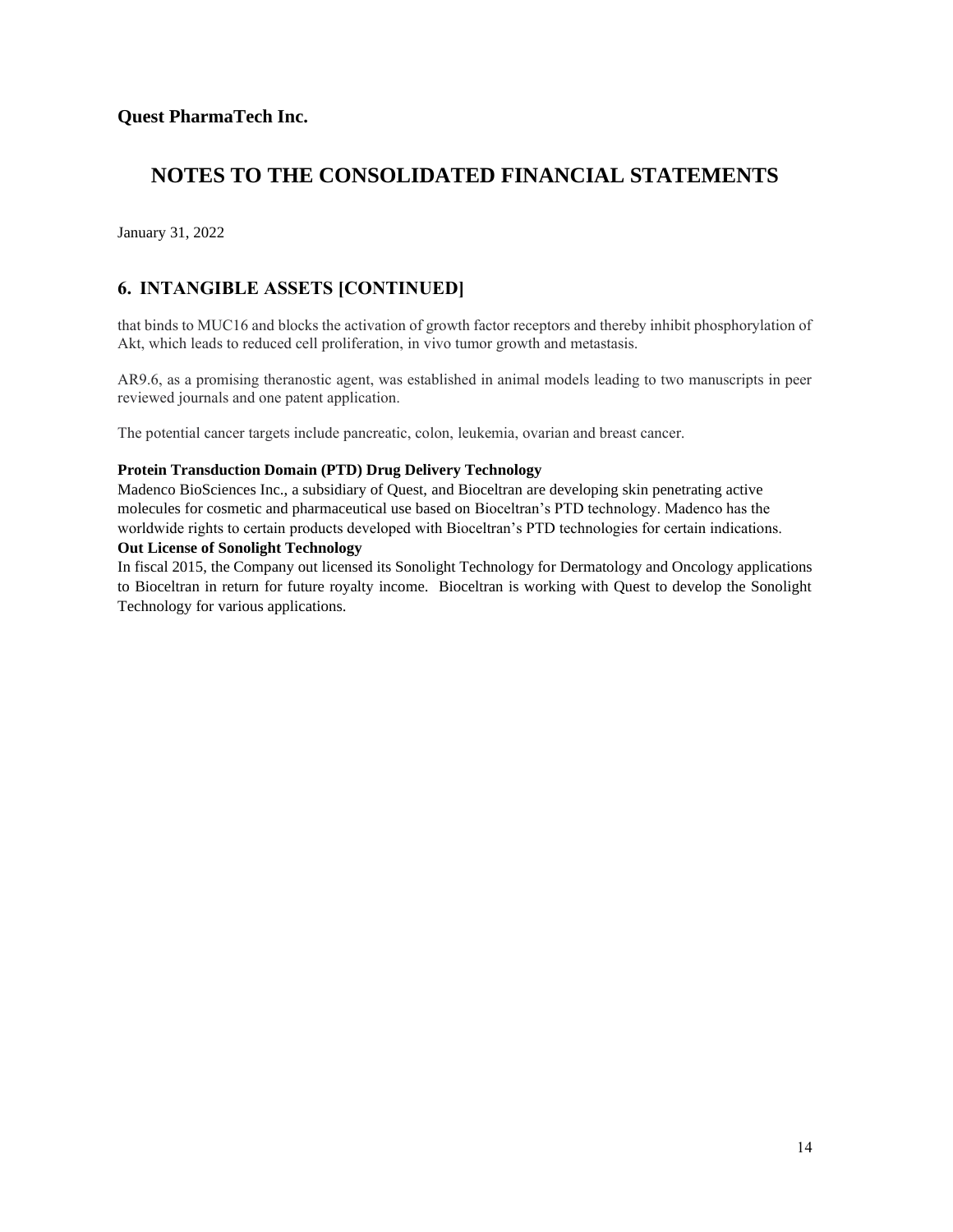January 31, 2022

# **7. PROPERTY AND EQUIPMENT**

### **For the year ended January 31, 2022:**

|               | Computer  | Furniture      | Office         | Manufacturing | Leasehold    | Leased  | Totals  | Totals    |
|---------------|-----------|----------------|----------------|---------------|--------------|---------|---------|-----------|
|               | Equipment | and            | Equipment      | and Research  | Improvements | Assets  | 2022    | 2021      |
|               |           | Fixtures       |                | and           |              |         |         |           |
|               |           |                |                | Development   |              |         |         |           |
|               |           |                |                | Equipment     |              |         |         |           |
| Cost.         |           |                |                |               |              |         |         |           |
| beginning of  |           |                |                |               |              |         |         |           |
| year          | 96,357    | 12,114         | 31,494         | 457,983       | 10,224       | 183,484 | 791,696 | 803,177   |
| Additions     |           |                |                |               |              |         |         |           |
| Deletions     |           |                |                |               |              |         |         | (11, 481) |
| Cost, end of  |           |                |                |               |              |         |         |           |
| year          | 96,357    | 12,114         | 31,494         | 457,983       | 10,224       | 183,484 | 791,696 | 791,696   |
|               |           |                |                |               |              |         |         |           |
| Accumulated   |           |                |                |               |              |         |         |           |
| amortization, |           |                |                |               |              |         |         |           |
| beginning of  |           |                |                |               |              |         |         |           |
| year          | 93,667    | 12,097         | 31,473         | 454,662       | 10,224       | 134,554 | 736,677 | 703,971   |
| Adjustments   |           |                |                |               |              |         |         | (6,601)   |
| Amortization  | 828       | 17             | 21             | 1,000         |              | 36,696  | 38,562  | 39,307    |
| Accumulated   |           |                |                |               |              |         |         |           |
| amortization, |           |                |                |               |              |         |         |           |
| end of year   | 94,495    | 12,114         | 31,494         | 455,662       | 10,224       | 171,250 | 775,239 | 736,677   |
|               |           |                |                |               |              |         |         |           |
| Net book      |           |                |                |               |              |         |         |           |
| value         | 1,902     | $\blacksquare$ | $\blacksquare$ | 2,321         |              | 12,234  | 16,457  | 55,019    |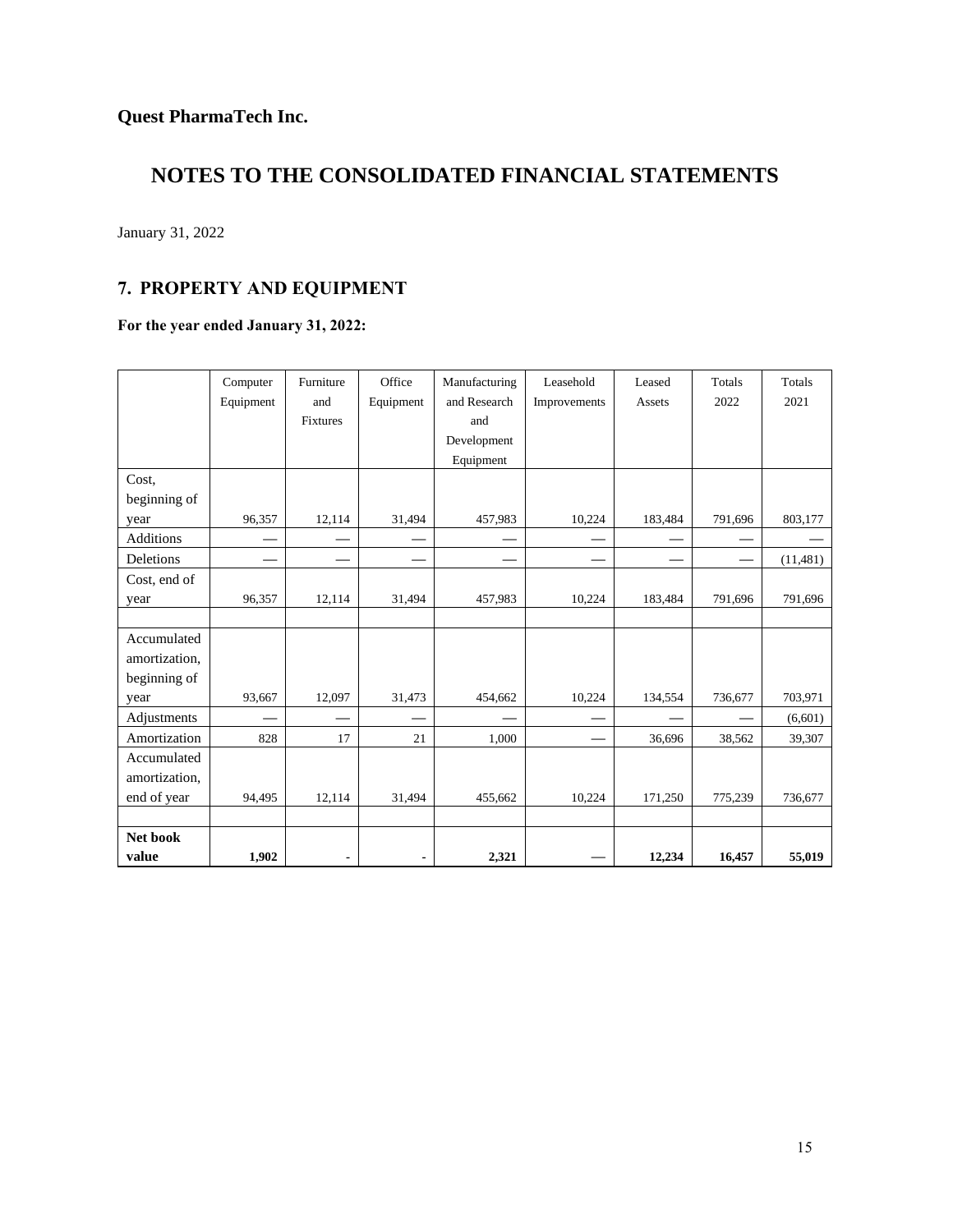January 31, 2022

## **7. PROPERTY AND EQUIPMENT [CONTINUED]**

#### **For the year ended January 31, 2021:**

|               | Computer  | Furniture | Office    | Manufacturing | Leasehold    | Leased  | Totals    | <b>Totals</b> |
|---------------|-----------|-----------|-----------|---------------|--------------|---------|-----------|---------------|
|               | Equipment | and       | Equipment | and Research  | Improvements | Assets  | 2021      | 2020          |
|               |           | Fixtures  |           | and           |              |         |           |               |
|               |           |           |           | Development   |              |         |           |               |
|               |           |           |           | Equipment     |              |         |           |               |
| Cost.         |           |           |           |               |              |         |           |               |
| beginning of  |           |           |           |               |              |         |           |               |
| year          | 97,526    | 12,114    | 31,494    | 457,983       | 20,576       | 183,484 | 803,177   | 619,693       |
| Additions     |           |           |           |               |              |         |           | 183,484       |
| Deletions     | (1,129)   |           |           |               | (10, 352)    |         | (11, 481) |               |
| Cost, end of  |           |           |           |               |              |         |           |               |
| year          | 96,357    | 12,114    | 31,494    | 457,983       | 10,224       | 183,484 | 791,696   | 803,177       |
|               |           |           |           |               |              |         |           |               |
| Accumulated   |           |           |           |               |              |         |           |               |
| amortization, |           |           |           |               |              |         |           |               |
| beginning of  |           |           |           |               |              |         |           |               |
| year          | 93,598    | 12,089    | 31,457    | 453,235       | 15,734       | 97,858  | 703,971   | 600,032       |
| Adjustments   | (1,091)   |           |           |               | (5,510)      |         | (6,601)   | 61,161        |
| Amortization  | 1,160     | 8         | 16        | 1,427         |              | 36,696  | 39,307    | 42,778        |
| Accumulated   |           |           |           |               |              |         |           |               |
| amortization, |           |           |           |               |              |         |           |               |
| end of year   | 93,667    | 12,097    | 31,473    | 454,662       | 10,224       | 134,554 | 736,677   | 703,971       |
|               |           |           |           |               |              |         |           |               |
| Net book      |           |           |           |               |              |         |           |               |
| value         | 2,730     | 17        | 21        | 3,321         |              | 48,930  | 55,019    | 99,206        |

**Right-of-Use Leased Assets** - Effective February 1, 2019, on adoption of IFRS 16, the Company has recorded leased assets related to the Company's right-of-use for its lease space at 8123 Roper Road NW Edmonton. The Company chose to reflect a modified retrospective approach in these financial statements. Based on this approach, the Company recorded a net adjustment of \$5,940 to its retained earnings for fiscal year ending January 31, 2020. The 5-year lease is effective until May 31, 2022 with no renewal provisions in the lease agreement. The Company has a minimum annual lease payment obligation of \$42,516. Based on an estimated incremental borrowing rate of 5.95%, the Company has recorded leased assets of \$183,484 and accumulated amortization of \$61,161. At January 31, 2022, the lease obligation is estimated to be \$13,998. The Company recorded \$2,146 of interest expense for the right-of-use liability for fiscal 2022 (2021 - \$4,472) which is included in Financial Expenses on the Consolidated Statements of Operations.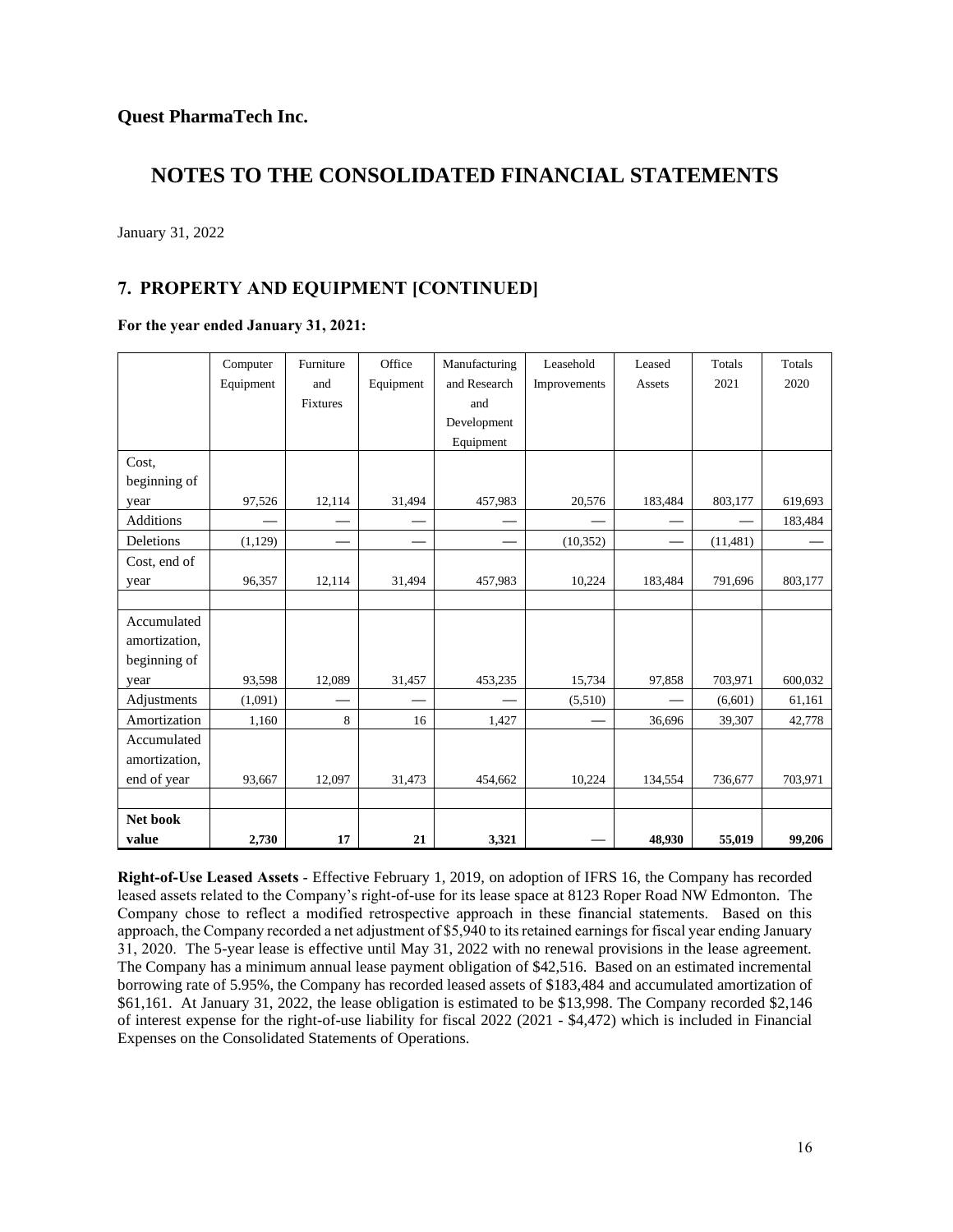January 31, 2022

### **8. INCOME TAXES**

Details of the components of income taxes from operations are as follows:

|                                                              | 2022           | 2021         |
|--------------------------------------------------------------|----------------|--------------|
|                                                              | S              | \$           |
| Income (loss) from operations                                | (85,038,575)   | 190,064,469  |
| Statutory tax rate                                           | 23.00%         | 23.80%       |
| Income tax payable (recovery) at Canadian statutory tax rate | (19, 558, 872) | 45,235,344   |
| Adjustment in income taxes resulting from:                   |                |              |
| Non-deductible expenses                                      | 99,978         | 106.464      |
| Impact on deferred tax assets resulting from statutory rate  | (52, 516)      | (82, 332)    |
| increase                                                     |                |              |
| Potential deferred tax assets not recognized                 | 19,511,410     | (45,259,476) |
| Deferred tax recovery                                        |                |              |

Significant components of the Company's deferred tax balances are as follows:

|                                                                                 | 2022<br>S                | 2021<br>\$               |
|---------------------------------------------------------------------------------|--------------------------|--------------------------|
| Deferred tax assets                                                             |                          |                          |
| Non-capital loss carryforwards<br>Tax cost of property and equipment in         | 2,984,575                | 2,961,848                |
| excess of book values<br>Tax cost of intangible assets in excess of book values | 89,483                   | 112,460                  |
| Share issuance costs                                                            |                          |                          |
| Scientific research and experimental development expenditure pool               | 852,023                  | 668,070                  |
| Valuation allowance                                                             | 3,926,081<br>(3,926,081) | 3,742,378<br>(3,742,378) |
|                                                                                 |                          |                          |

The Company and its subsidiaries have non-capital losses for income tax purposes of approximately \$12,728,196 at January 31, 2022 (2021 – \$12,444,739), and scientific research and experimental development expenses of approximately \$2,807,018 at January 31, 2022 (2021 – \$2,807,018) that can be applied against taxable income. The benefit of these deductible temporary differences has not been recognized. The Company also has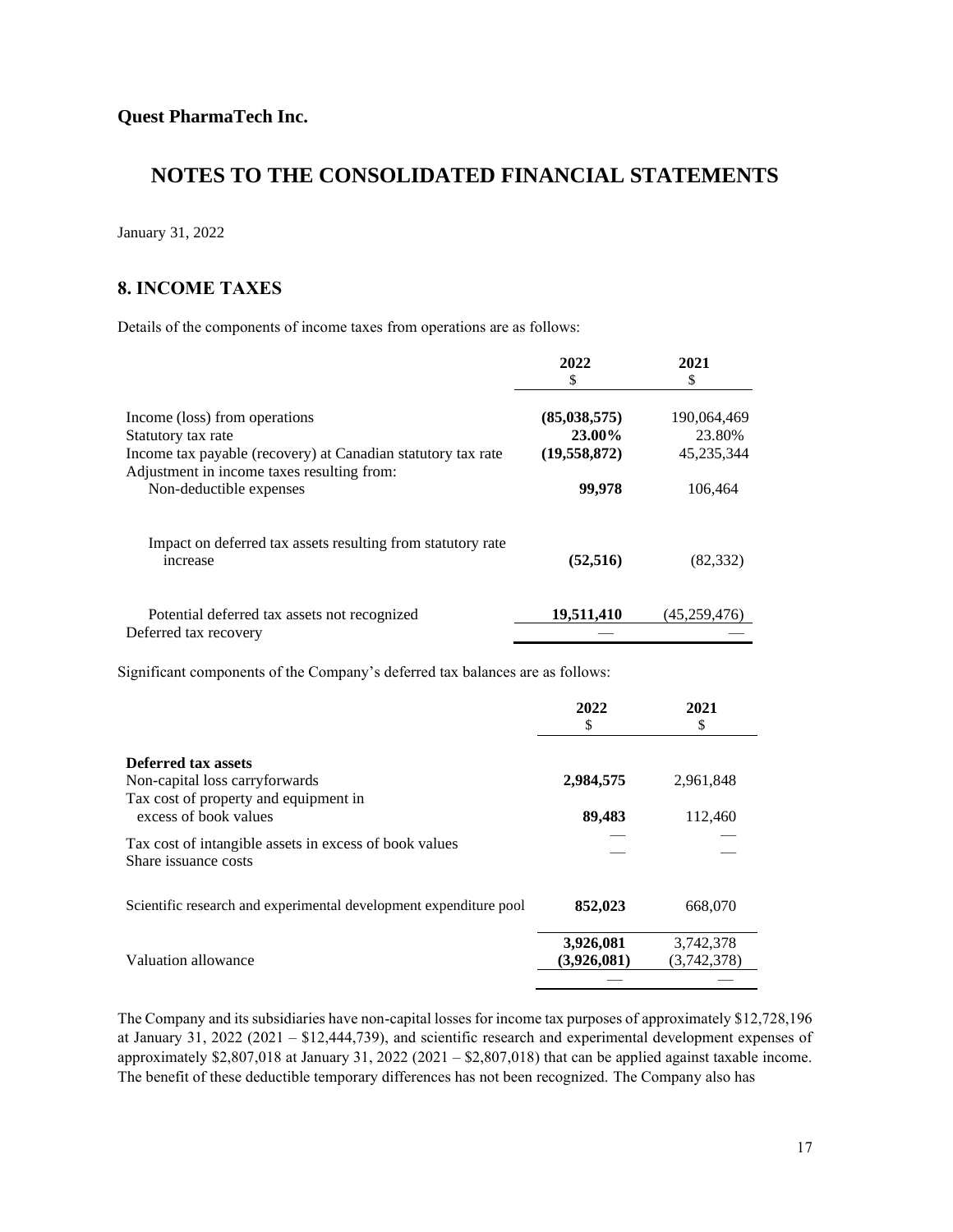January 31, 2022

### **8. INCOME TAXES [CONTINUED]**

investment tax credits ("ITCs") of \$701,426 (2021 – \$701,426) that can be applied against future taxable income for which no deferred tax asset has been recognized. The Company also has capital losses for income tax purposes of approximately \$242,228 at January 31, 2022 (2021 - \$242,228) which carryforward indefinitely and can be applied against future taxable capital gains for which no deferred tax asset has been recognized.

The non-capital losses and investment tax credits ("ITCs") available for carry forward will expire as follows:

| <b>Expiry</b> | <b>Non-capital losses</b> | <b>ITC</b> |
|---------------|---------------------------|------------|
|               | S                         | \$         |
| 2026          | 2,440,282                 |            |
| 2027          | 1,137,273                 | 91,300     |
| 2028          | 614,800                   | 98,900     |
| 2029          | 97                        | 198,900    |
| 2030          | 122                       | 48,700     |
| 2031          | 809,406                   | 63,700     |
| 2032          | 524,854                   | 41,500     |
| 2033          | 727,483                   | 50,200     |
| 2034          | 98                        | 75,400     |
| 2035          | 1,344,512                 | 32,826     |
| 2036          | 48                        |            |
| 2037          | 1,381,038                 |            |
| 2038          | 1,156,433                 |            |
| 2039          | 467,426                   |            |
| 2040          | 1,007,607                 |            |
| 2041          | 833,260                   |            |
| 2042          | 283,457                   |            |
| <b>Totals</b> | 12,728,196                | 701,426    |

### **9. COMMITMENTS AND CONTINGENCIES**

#### **a) Lease obligations**

The company entered into a 5-year lease for its office building in May 2017. The net carrying amount of this lease obligation is:

#### January 31, 2022

| Current portion of lease obligation     | 13.998 |
|-----------------------------------------|--------|
| Non-current portion of lease obligation | _____  |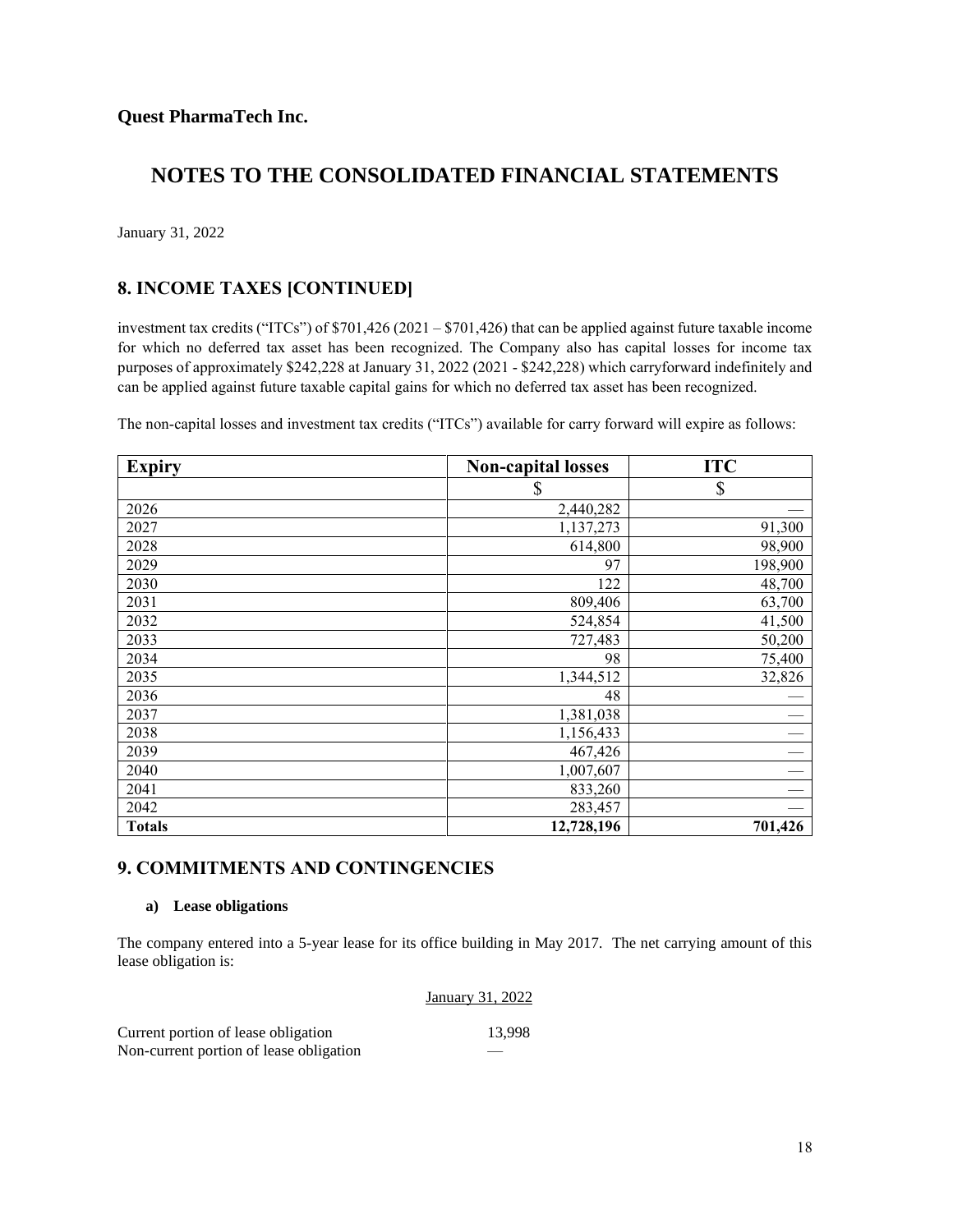January 31, 2022

### **9. COMMITMENTS AND CONTINGENCIES [CONTINUED]**

The Company recognized \$26,451 of lease expense in the consolidated statements of loss in fiscal 2022 (2021 – \$22,563). See Note 13 – Related Party Transactions.

#### **b) Research and development and other activities**

Subject to successful completion of contractual milestones, the Company has commitments to fund various research and development and other activities in the normal course of business as follows:

|                     | \$      |
|---------------------|---------|
| 2023                | 44,520  |
| 2024                | 44,520  |
| 2025                | 57,240  |
| 2026                | 57,240  |
| 2027 and thereafter | 57,240  |
|                     | 260,760 |

The Company has long term agreements with vendors conducting certain research and development activities, some of which require a prepayment of a portion of the costs. The prepaid research and development expense as of January 31, 2022 and 2021 is as follows and is included in the prepaid assets and non-current prepaid assets on the balance sheets:

|         |        | January 31.2022 |        |        | January 31, 2021 |        |
|---------|--------|-----------------|--------|--------|------------------|--------|
|         | Total  | R&D             | Admin  | Total  | R&D              | Admin  |
| Current | 23.485 | 6.585           | 16,900 | 49.602 | 34.702           | 10.420 |
| Non-    |        |                 |        |        |                  |        |
| current | 10.420 |                 | 10.420 | 10,420 |                  | 10.420 |

### **10. SHARE CAPITAL**

#### **Authorized**

Unlimited number of common shares without nominal or par value Unlimited number of first preferred shares Unlimited number of second preferred shares

The first and second preferred shares may be issued in one or more series and the directors are authorized to fix the number of shares in each series and to determine the designation, rights, privileges, restrictions and conditions attached to the shares of each series.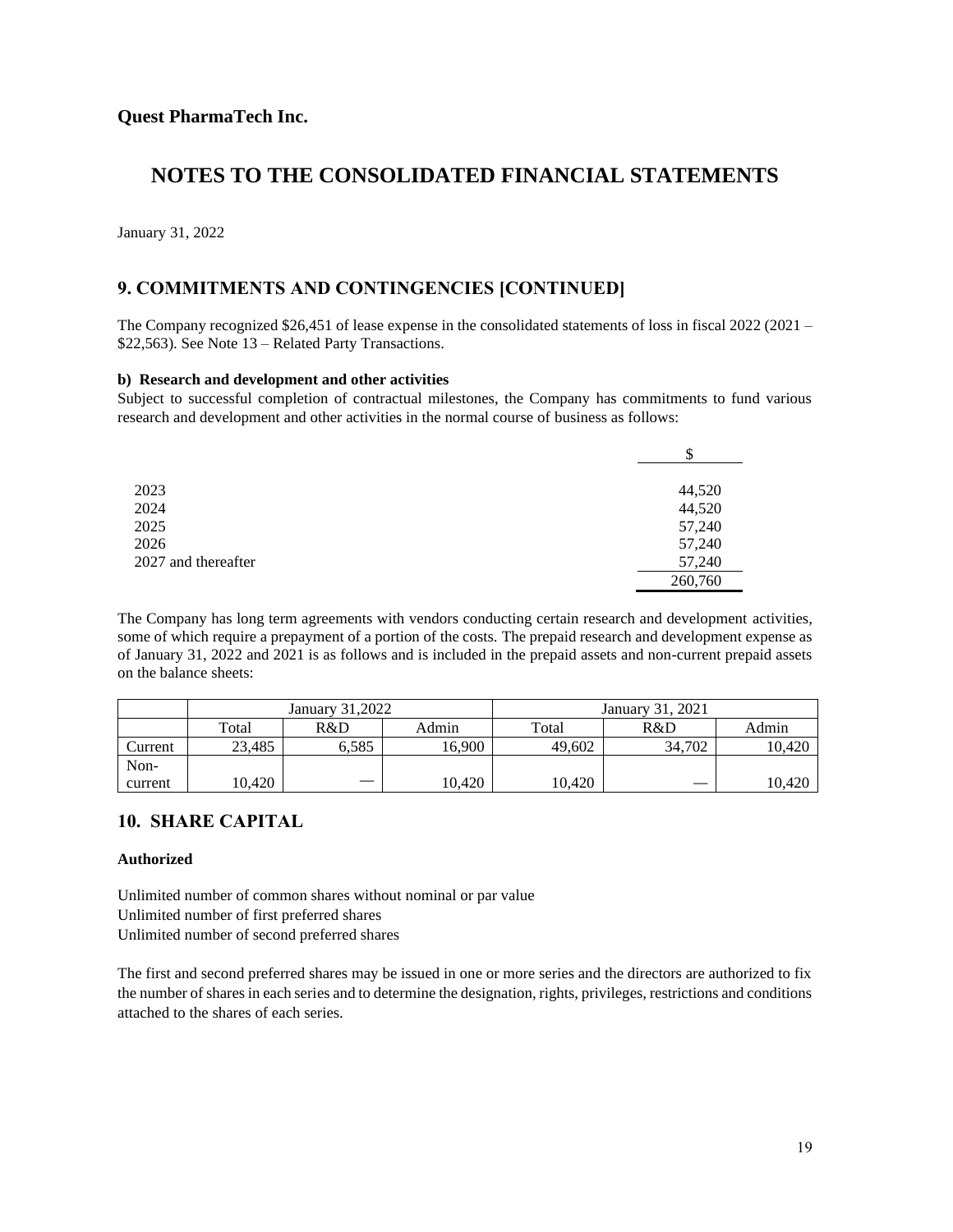January 31, 2022

### **10. SHARE CAPITAL [CONTINUED]**

#### **Issued**

|                                                   | Number of<br>common shares | Amount<br>S |
|---------------------------------------------------|----------------------------|-------------|
| <b>Common shares</b>                              |                            |             |
| <b>At January 31, 2020</b>                        | 167, 749, 247              | 30,567,716  |
| Shares issued pursuant to the exercise of options | 490,000                    | 49,000      |
| <b>At January 31, 2021</b>                        | 168,239,247                | 30,616,716  |
| <b>At January 31, 2022</b>                        | 168,239,247                | 30,616,716  |

During the year ended January 31, 2021, 490,000 share options were exercised into 490,000 common shares for proceeds of \$49,000 from 2 former directors, 1 officer and a consultant of the Company.

#### **The following options to purchase common shares were outstanding as at January 31, 2022:**

| <b>Exercise price</b> | <b>Options</b><br>outstanding<br># | Weighted average<br>remaining life<br>(years) | <b>Options</b><br>exercisable<br># |
|-----------------------|------------------------------------|-----------------------------------------------|------------------------------------|
| 0.10                  | 7,390,000                          | 0.86                                          | 7,390,000                          |
| 0.115                 | 2,050,000                          | 1.02                                          | 2,050,000                          |
| 0.15                  | 3,225,000                          | 0.86                                          | 3,225,000                          |
| 0.18                  | 1,250,000                          | 0.47                                          | 1,250,000                          |
| 0.23                  | 1,720,000                          | 0.82                                          | 1,720,000                          |
| 0.25                  | 3,110,000                          | 0.65                                          | 3,110,000                          |
| 0.15                  | 18,745,000                         | 0.81                                          | 18,745,000                         |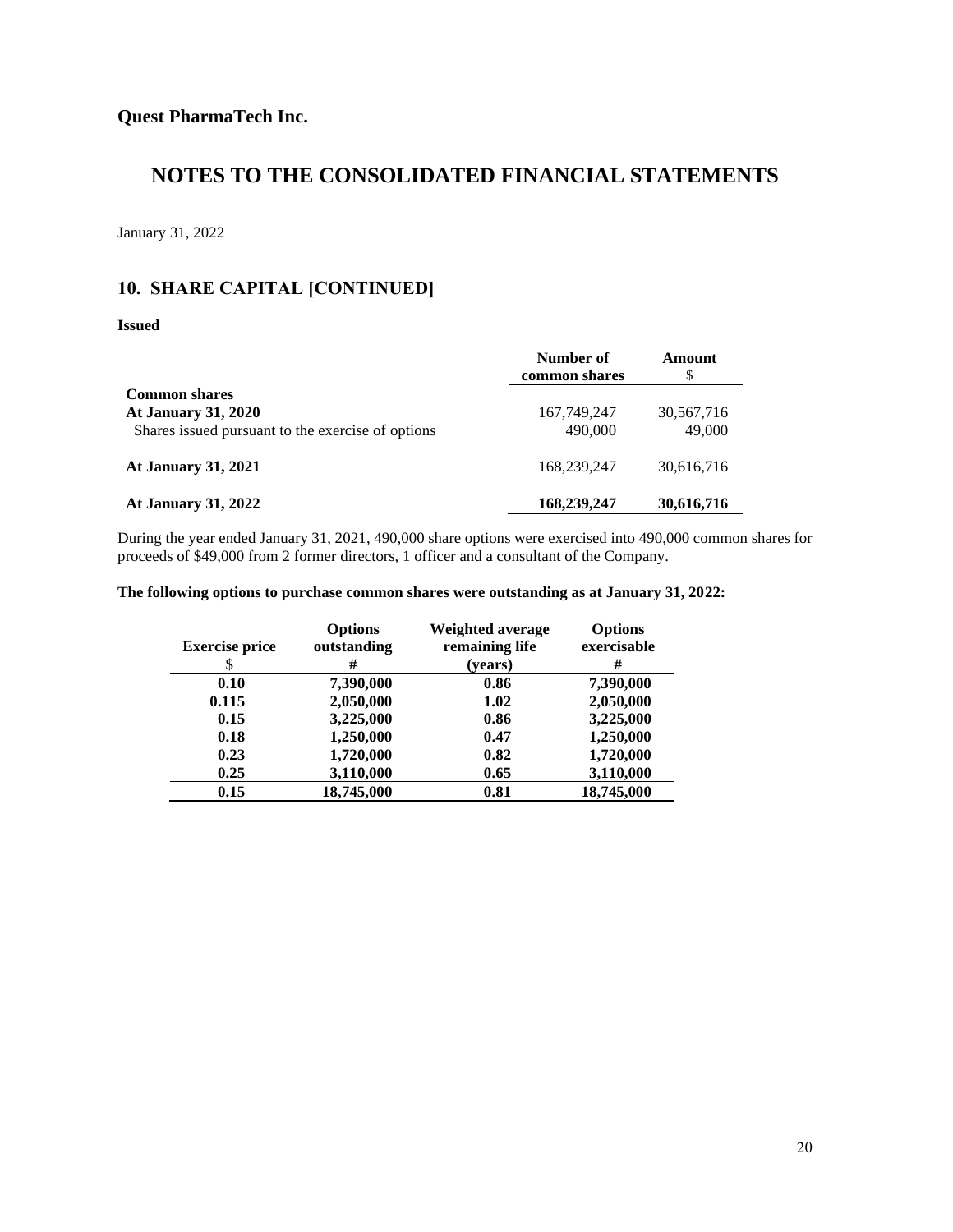January 31, 2022

### **10. SHARE CAPITAL [CONTINUED]**

**The following schedule details the warrants and share options granted and expired:**

|                           | Shares issuable on exercise of    |                                            |                                           |                                            |
|---------------------------|-----------------------------------|--------------------------------------------|-------------------------------------------|--------------------------------------------|
|                           |                                   | Warrants                                   |                                           | <b>Share options</b>                       |
|                           | <b>Number</b><br>of warrants<br># | Weighted<br>average<br>exercise price<br>S | <b>Number</b><br>of share<br>options<br># | Weighted<br>average<br>exercise price<br>S |
| Balance, January 31, 2020 |                                   |                                            | 17,775,000                                | 0.14                                       |
| Granted                   |                                   |                                            | 2,020,000                                 | 0.23                                       |
| Expired                   |                                   |                                            | (1,010,000)                               | 0.10                                       |
| Exercised                 |                                   |                                            | (490,000)                                 | 0.10                                       |
| Balance, January 31, 2021 |                                   |                                            | 18,295,000                                | 0.15                                       |
| Granted                   |                                   |                                            | 2,500,000                                 | 0.11                                       |
| Expired                   |                                   |                                            | (2,050,000)                               | 0.10                                       |
| Exercised                 |                                   |                                            |                                           |                                            |
| Balance, January 31, 2022 |                                   |                                            | 18,745,000                                | 0.15                                       |

### **Company share options**

For the year ended January 31, 2022, the Company granted 2,500,000 share options, as per the Company's Share Option Plan to 5 employees and 5 non-employees at exercise prices ranging from \$0.10 - \$0.115, vesting immediately on date of grant (see Note 12 – Share Based Payments).

For the year ended January 31, 2021, the Company granted 2,020,000 share options, as per the Company's Share Option Plan to 2 employees and 4 non-employees at exercise prices ranging from \$0.23 - \$0.25, vesting immediately on date of grant (see Note 12 – Share Based Payments).

On November 27, 2015, the Company obtained shareholder approval to amend its Share Option Plan such that the aggregate number of common shares eligible for issuance under the Share Option Plan shall not exceed 25,000,000. As at January 31, 2022, 6,255,000 options are available for issue (January 31 2021 – 6,705,000).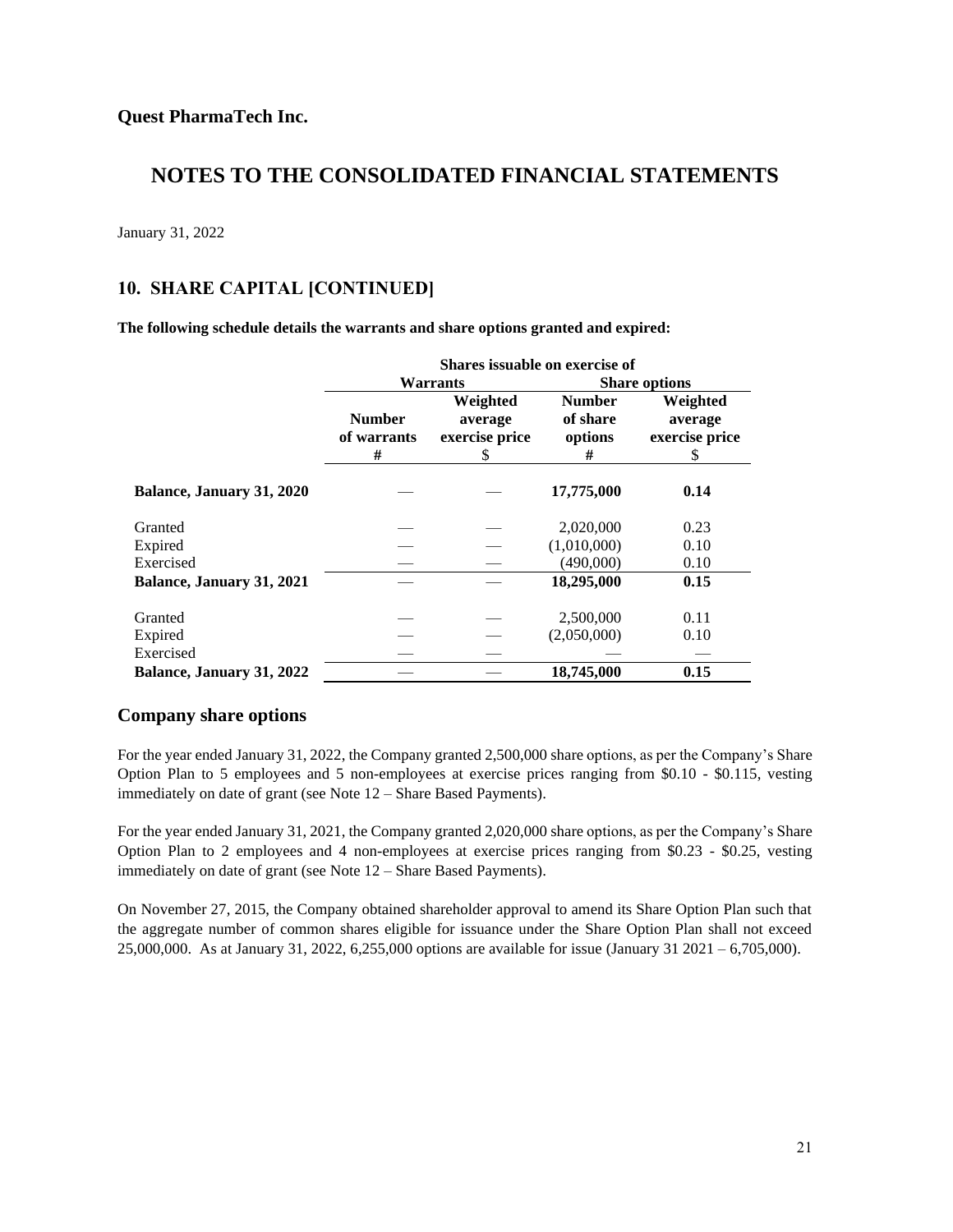January 31, 2022

### **11. CAPITAL DISCLOSURES**

The Company is a biotechnology company and consistent with other companies in the industry, the Company's objectives when managing capital are to safeguard its accumulated capital in order to maintain its ability to operate as a going concern so that it can continue with its drug development program and strive to maximize shareholder value. Capital is defined by the Company as shareholders' equity (deficiency) (primarily comprising of share capital, contributed surplus and retained earnings (deficit)). The Company manages its capital structure and makes adjustments to it based on the needs of the Company's operations and the requirement for funding to continue with the Company's drug development program. The Company does this through new share or debt issuances, selling assets or licensing its technologies to third parties to fund operations. The Company is not subject to any externally imposed capital requirements.

### **12. SHARE-BASED PAYMENTS**

For the year ended January 31, 2022, the Company granted a total of 2,500,000 (2021 – 2,020,000) share options under the Company's Share Option Plan. Options vested immediately. The fair value of options vesting in 2022 of \$270,500 (2021 - \$446,600) was recognized as a share-based payment expense and credited to contributed surplus for the years ended January 31, 2022 and 2021. There were no forfeitures of Company's share options during the years ended January 31, 2022 and 2021.

The Company used the Black-Scholes option pricing model to estimate the fair value of these options. The Company considers historical volatility of its common shares in estimating future share price volatility. The following assumptions, disclosed on a weighted average basis, were used:

|                         | 2022   | 2021   |
|-------------------------|--------|--------|
| Dividend yield          | 0.00%  | 0.00%  |
| Volatility              | 292 %  | 272 %  |
| Risk-free interest rate | 1.44 % | 0.64%  |
| Expected life (years)   | 10.00  | 8.96   |
| Fair value per option   | \$0.11 | \$0.22 |

For share options issued to non-employees, the Company has determined that the fair value of the share options issued, \$98,000 in 2022 (\$101,600 in 2021) is a reliable measure of the fair value of the services provided to the Company by non-employees.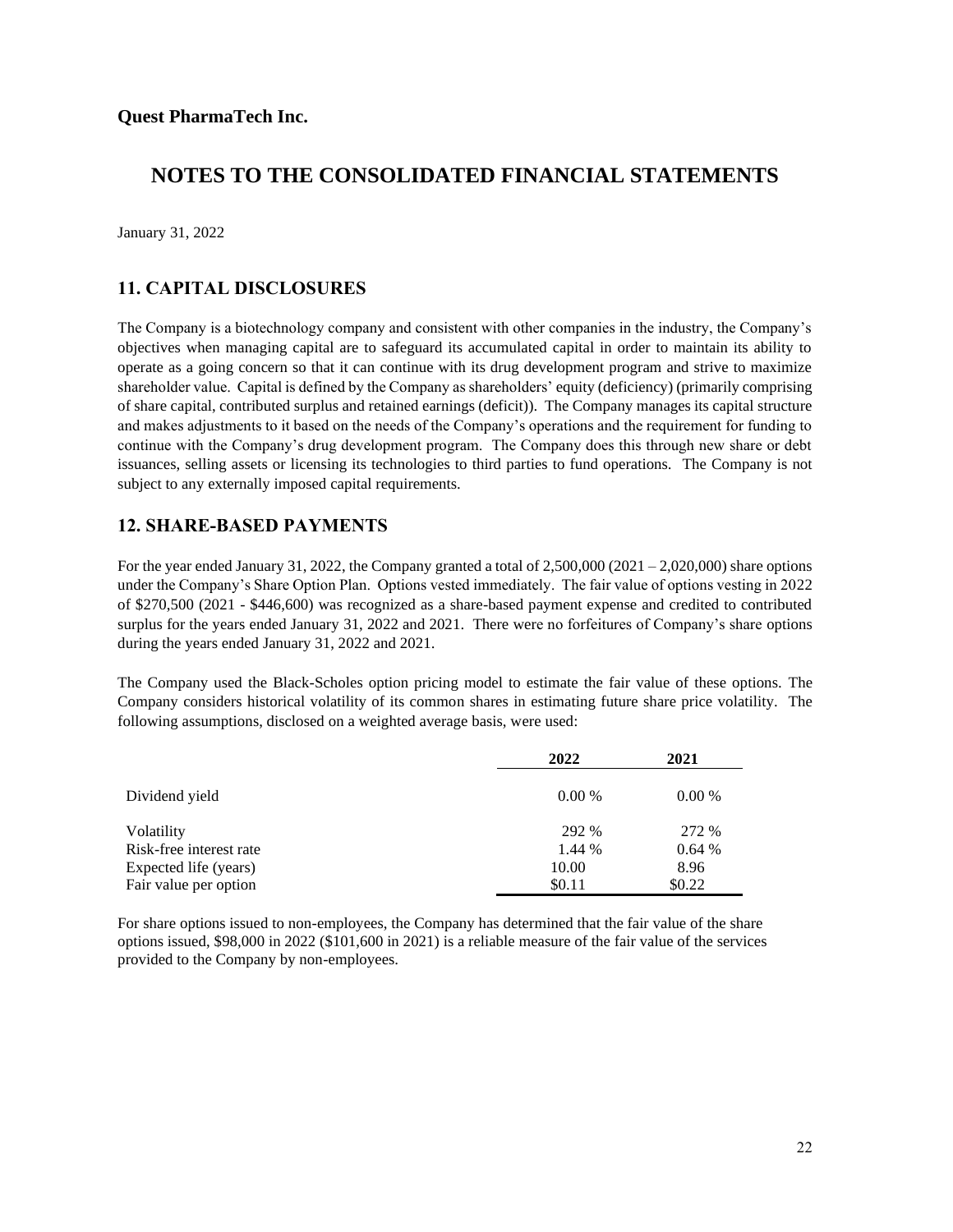January 31, 2022

### **13. RELATED PARTY TRANSACTIONS**

Cost Sharing Agreement - The Company and OncoQuest operate in the same lease space. In December 2015, the Company entered into a Cost Sharing agreement with OncoQuest whereby certain of the common costs (leasing costs, utilities, etc.) are shared on an equal 50/50 basis between the companies. These costs are approximately \$7,500 gross per month and fluctuate on a month-to-month basis. The amount paid for lease and other office related costs to the Company increased on February 1, 2017 to a monthly rate of \$10,000 per month due to the increase in scope of operations at OncoQuest.

Cost Recovery - Executive Services Agreement - In July 2020, the Company entered into an Executive Services Agreement with OncoQuest whereby the Company's officers render executive services to OncoQuest for a fee of \$10,000 per month.

During the year ended January 31, 2021 the Company received 2% interest bearing debt funding of \$250,000 from OncoQuest Inc. During the year ended January 31, 2022, the Company received additional debt funding of \$250,000 from OncoQuest. The funding is for drug development and operational purposes, is short term and repayable within 12 months. Subsequent to year-end, the Company received a further \$500,000 of 2% interest bearing debt funding from OncoQuest.

During the year ended January 31, 2021, an officer of the Company exercised 250,000 share options to acquire 250,000 common shares of the Company at an exercise price of \$0.10 per common share.

During the year ended January 31, 2021, the Company recorded a forgiveness of intercompany advances between the Company and Sonolight in the amount of \$277,617.

These transactions were recorded at the exchange amount which is the amount agreed to by the related parties.

### **14. SUPPLEMENTAL CASH FLOW INFORMATION**

#### **Net change in non-cash working capital items related to operating activities**

|                                          | 2022<br>\$ | 2021<br>\$ |
|------------------------------------------|------------|------------|
|                                          |            |            |
| Accounts receivable                      | 32,410     | (21,798)   |
| Prepaid expenses                         | 26,116     | (28, 944)  |
| Accounts payable and accrued liabilities | 23,525     | (1,479)    |
|                                          | 82,051     | (52, 221)  |

During the year ended January 31, 2022, the Company paid \$13,063 of interest (2021 - \$7,766) and income taxes of \$nil (2021 - \$nil).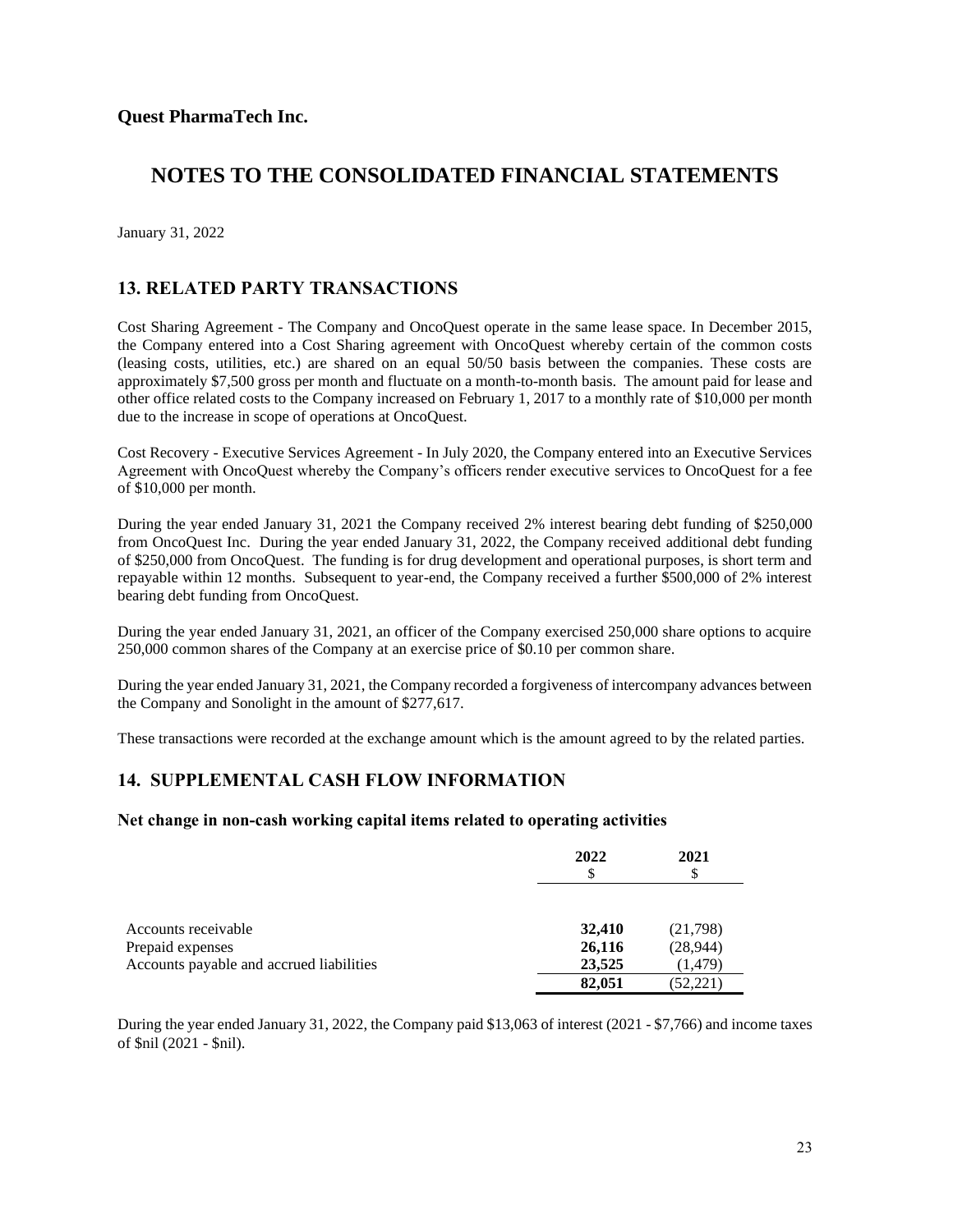January 31, 2022

### **15. GOVERNMENT ASSISTANCE**

During the year ended January 31, 2022, the Company recognized \$nil (2021 - \$nil) of government assistance related to scientific research and development claims made for research and development expenditures.

|                                                                            | 2021    | 2020    |
|----------------------------------------------------------------------------|---------|---------|
| Gross research and development expenditures<br>Less: government assistance | 170.236 | 212.505 |
| Research and development expenditures, net                                 | 170.236 | 212.505 |

### **16. FINANCIAL INSTRUMENTS AND RISK MANAGEMENT**

The Company's financial instruments include cash, accounts receivable, the OQP Bio bonds, accounts payable and accrued liabilities and the short term loan.

#### **a) Carrying value and fair value**

The carrying values of cash, short term investments, accounts receivable, accounts payable and accrued liabilities, and the short term loan approximate their fair value due to the immediate or short-term maturity of these financial instruments.

#### **Fair value**

All financial instruments carried at fair value are categorized in one of three categories:

Level 1 – Quoted market price

Level 2 – Market observable valuation technique

Level 3 – Non-market observable valuation technique

During the years ended January 31, 2022 and 2021, there were no transfers between levels of the fair value hierarchy. The OQP Bio bonds are designated as fair value through profit or loss and are categorized as a Level 2 financial instrument.

#### **b) Risks**

The Company is exposed to risks of various degrees of significance from its use of financial instruments which could affect its ability to and specifically to achieve its strategic objectives for growth and stakeholder returns. The principal risks the company is exposed to and the actions taken to manage them are:

#### **i) Foreign currency risk**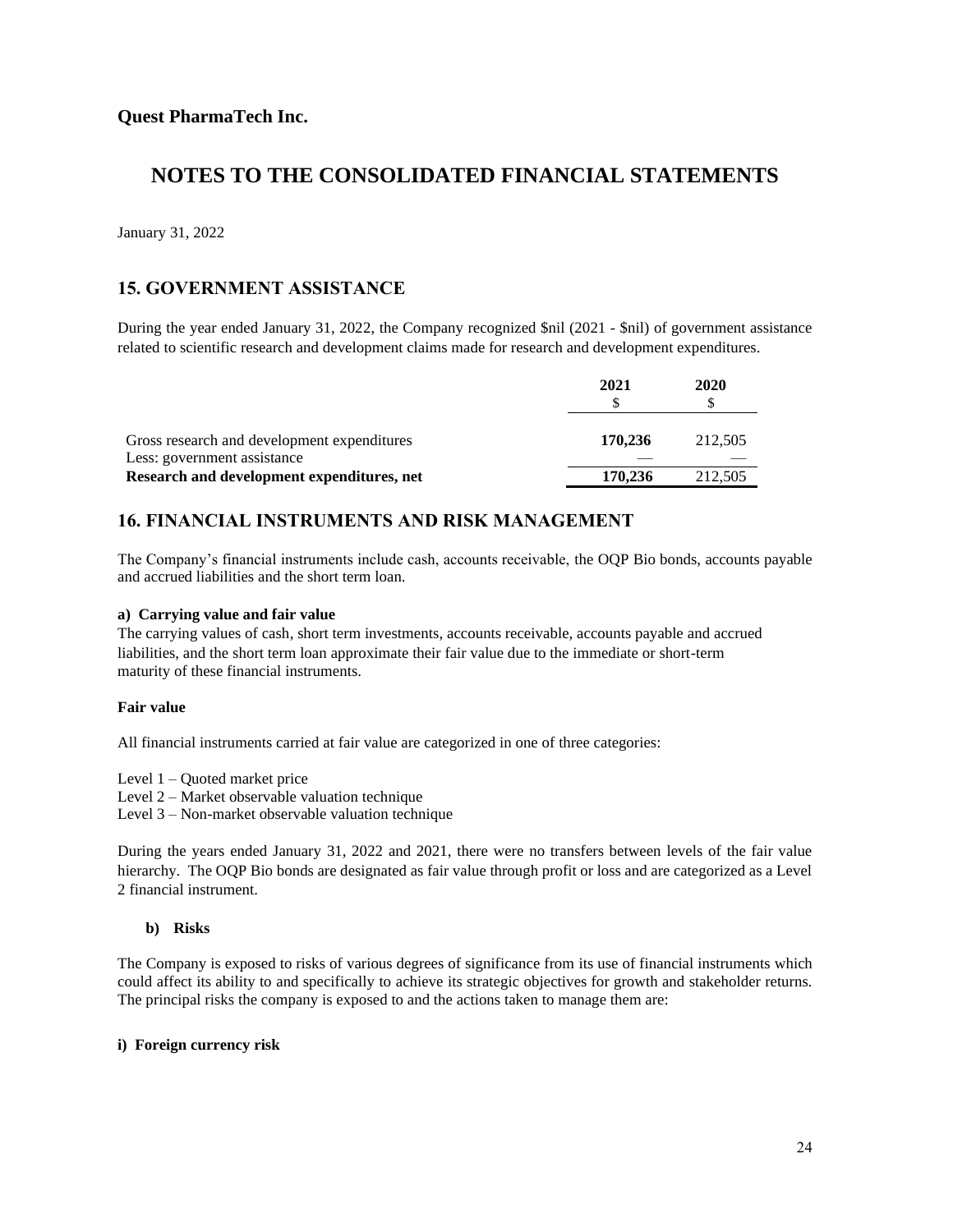January 31, 2022

### **16. FINANCIAL INSTRUMENTS AND RISK MANAGEMENT [CONTINUED]**

The Company has certain assets and liabilities that are denominated in foreign currencies and are exposed to risks from changes in foreign exchange rates and the degree of volatility of these rates.

At January 31, 2022 the Company's exposure to foreign currency risk is US\$5,023 in cash and KRW129,090,021,194 in OQP Bio bonds. The year-end rate of conversion of U.S. to Canadian dollars is 1.2719 and KRW to Canadian dollars is 0.001054. Based on the foreign currency exposures noted above, a 10 percent strengthening of the Canadian dollar would have decreased the net income by \$13,619,636, assuming all other variables remain unchanged. A 10 percent weakening of the Canadian dollar would have an equal but opposite effect, assuming all other variables remain unchanged.

At January 31, 2021 the Company's exposure to foreign currency risk is US\$18,168 in cash and US\$10,000 in accounts payable. The year-end rate of conversion of U.S. to Canadian dollars is 1.278. Based on the foreign currency exposures noted above, a 10 percent strengthening of the Canadian dollar would have increased the net income by \$2,817, assuming all other variables remain unchanged. A 10 percent weakening of the Canadian dollar would have an equal but opposite effect, assuming all other variables remain unchanged.

The Company currently does not use derivative instruments to reduce its exposure to foreign currency risk.

#### **ii) Liquidity risk**

Liquidity risk is the risk that the Company will not be able to meet its financial obligations as they become due. The Company's exposure to liquidity risk is dependent on its ability to raise funds to meet its commitments and sustain its operations. The Company controls liquidity risk by managing its working capital and by securing additional funds through equity, debt or partnering transactions (see Capital Disclosures, note 11). The Company only has cash reserves of \$264,340 at January 31, 2022 (January 31, 2021 - \$199,114). As such, there is a liquidity risk for the Company at January 31, 2022.

#### **iii) Credit risk**

Financial instruments that subject the Company to credit risk consist primarily of cash and short-term investments and accounts receivable. To minimize its exposure to credit risk, the Company invests surplus cash in short-term deposits that are fully guaranteed by the Company's financial banker, a major Canadian chartered bank. As the Company is a research and development company, the Company's exposure to credit risk is not considered to be significant.

#### **iv) Interest rate risk**

Interest rate risk is the risk that the fair value or future cash flows of a financial instrument will fluctuate because of changes in market interest rates. Financial assets and financial liabilities with variable interest rates expose the Company to cash flow interest rate risk. The Company's cash and short-term investments are comprised of highly liquid deposits that earn interest at market rates. Accounts receivable and accounts payable bear no interest. The Company manages its interest rate risk by maximizing the interest income earned on excess funds while maintaining the liquidity necessary to conduct operations on a day-to-day basis. The Company's policy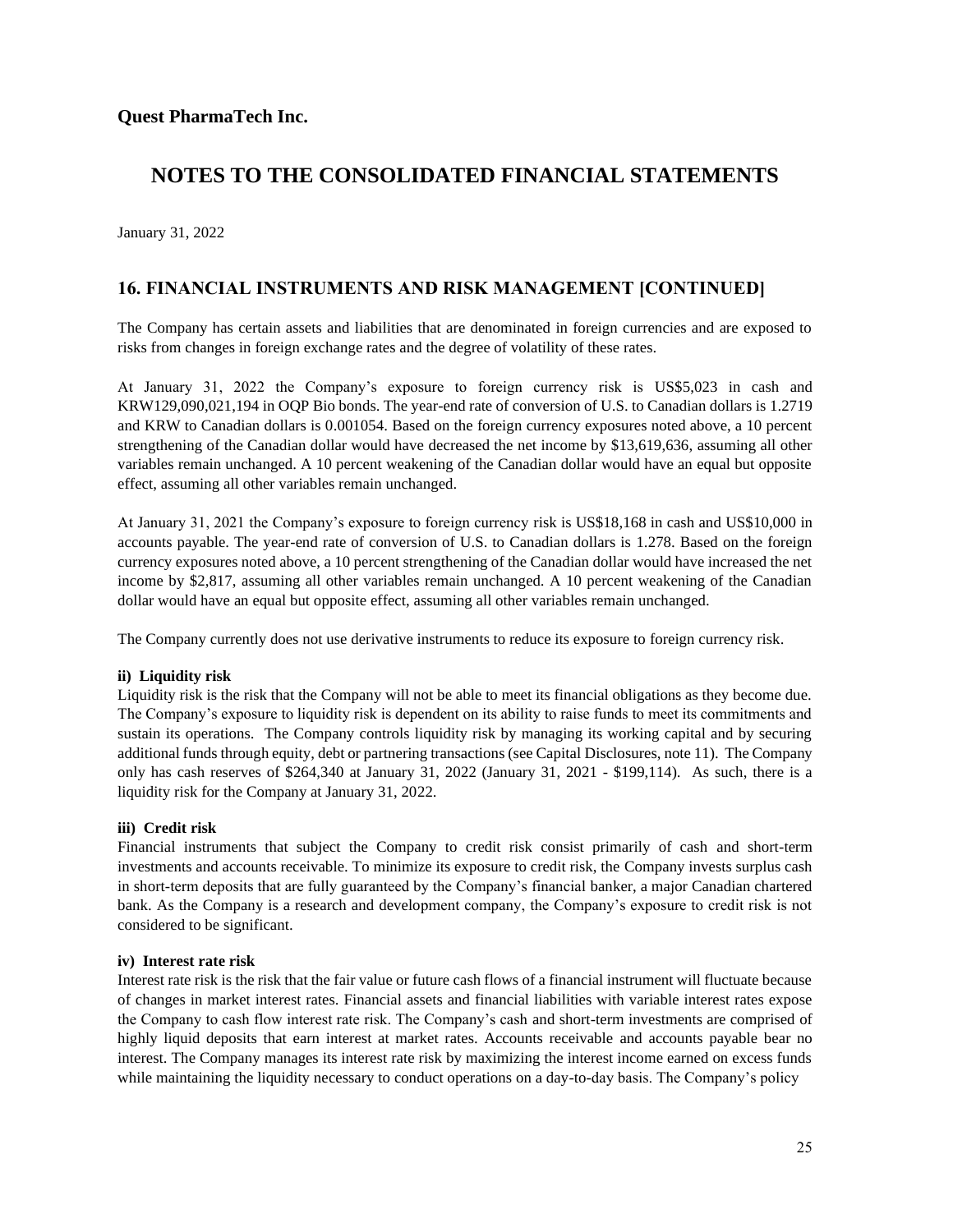January 31, 2022

### **16. FINANCIAL INSTRUMENTS AND RISK MANAGEMENT [CONTINUED]**

limits the investing of excess funds to liquid government guaranteed deposits or guaranteed investment certificates.

### **17. INCOME (LOSS) PER SHARE**

Basic and diluted net income (loss) per common share is computed by dividing net loss by the weighted average number of common shares outstanding for the year. In determining diluted net loss and net loss per common share, the weighted average number of common shares outstanding is adjusted for share options and warrants eligible for exercise where the average market price of common shares for the year exceeds the exercise price. Common shares that could potentially dilute basic net loss and net loss per common share in the future that could be issued from the exercise of share options and warrants were not included in the computation of the diluted loss per common share for the year ended January 31, 2022 because to do so would be anti-dilutive.

The numerator and denominator used in the calculation of historical basic and diluted net loss amounts per common share are as follows:

|                                                                                                                 | 2022<br>\$                    | 2021<br>\$                 |
|-----------------------------------------------------------------------------------------------------------------|-------------------------------|----------------------------|
| Net income (loss) exclusive of non-controlling interest<br>Number of weighted average common shares outstanding | (85, 038, 575)<br>168,239,247 | 190,064,469<br>167,789,576 |
| Basic income (loss) per share                                                                                   | $(\$0.505)$                   | \$1.133                    |
| Fully diluted income (loss) per share                                                                           | $(\$0.505)$                   | \$1.112                    |

The following number and type of securities could potentially dilute basic earnings per common share in the future. These securities are not included in the computation of diluted earnings per share, because to do so would have reduced the loss per common share (anti-dilutive) for the years presented:

|                                  | 2022       | 2021 |
|----------------------------------|------------|------|
| Share-based payment transactions | 18,745,000 |      |
|                                  | 18,745,000 |      |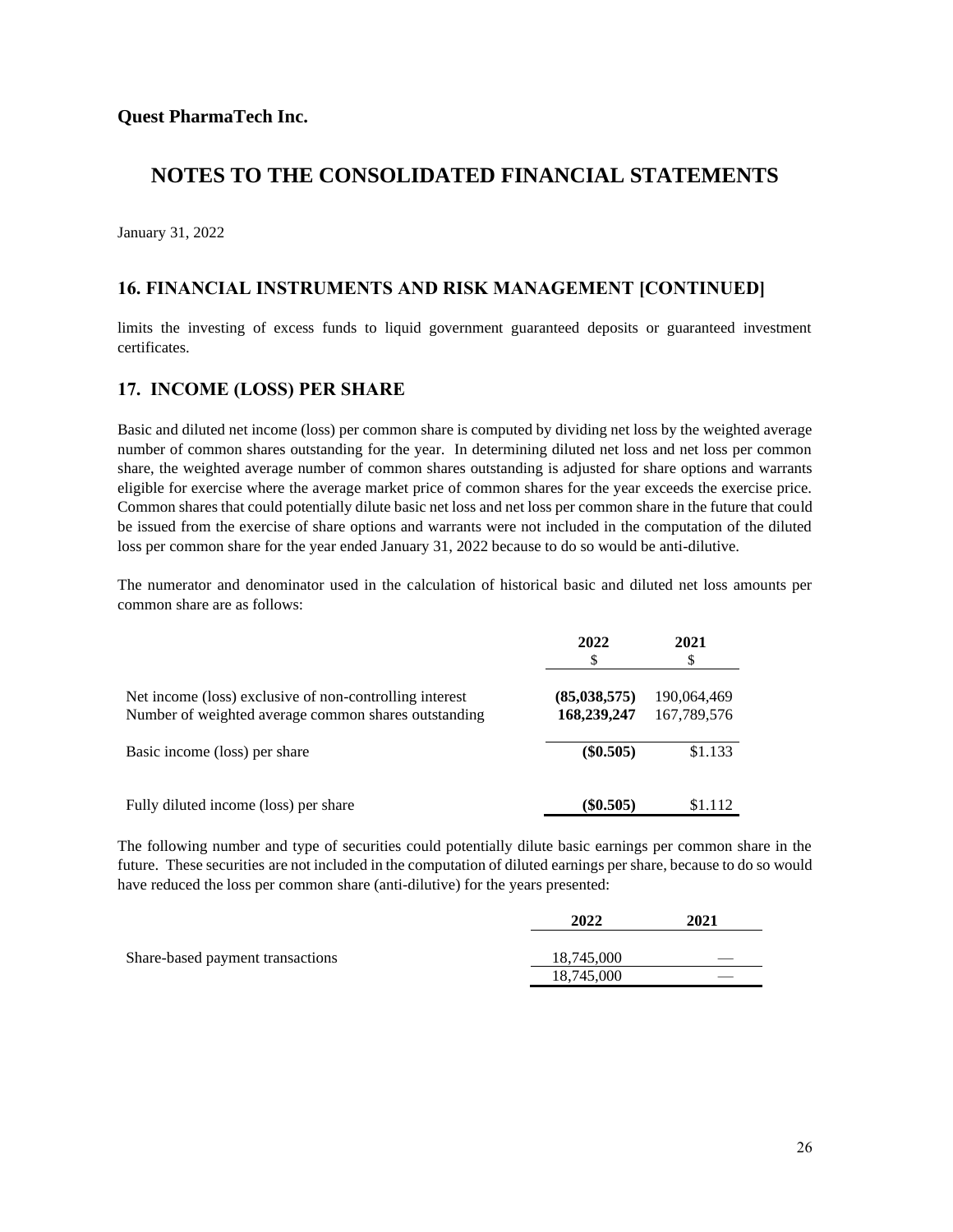January 31, 2022

### **18. COMPENSATION OF KEY MANAGEMENT**

Key management includes directors and executives of the Company. The compensation paid or payable (including share-based payments) to key management for services is shown below:

|                         | 2022    | 2021    |
|-------------------------|---------|---------|
|                         |         |         |
| Management compensation | 275,818 | 487,500 |
| Director compensation   | 57,500  | 20,000  |
| Totals                  | 333,318 | 507,500 |

### **19. INVESTMENT IN ONCOVENT CO., LTD.**

As part of the preferred share agreement, on March 4, 2016, the Company's former subsidiary, OncoQuest, signed a joint venture contract with Shenzhen Hepalink. The agreement results in the creation of a new company in China called OncoVent Co., Ltd. ("OncoVent"), to focus on the research and development of Cancer Immunotherapy Products for the Chinese market. Under the agreement, OncoQuest licensed the greater China rights to the Immunotherapy Technologies and provided US\$1,000,000 for 46% of the shares of OncoVent. Shenzhen

Hepalink contributed US\$5,000,000 for 54% of the shares of OncoVent. As part of the agreement, OncoQuest transferred a portion of its shares in OncoVent to Quest and to another party such that Quest owns 11% and the other party owns 6%, respectively, of the shares of OncoVent. Management believes the creation of OncoVent will provide additional resources for product development that OncoQuest can access to accelerate its worldwide product registration strategy. OncoVent will focus on the development, manufacturing and commercialization of Cancer Immunotherapy Products within China with pancreatic cancer as its first target. On October 31, 2016, Shenzhen Hepalink contributed US\$5,000,000 to OncoVent. On November 1, 2016, OncoQuest contributed \$1,337,900 (US\$1,000,000) to OncoVent.

For financial statement purposes, OncoQuest accounts for its investment in this affiliated entity under the equity method. Oncovent began operations in November 2016.

| <b>Investment in OncoVent Co., Ltd.</b>  |                            |                                   |
|------------------------------------------|----------------------------|-----------------------------------|
|                                          | Year ended Jan<br>31, 2022 | <b>Year ended Jan</b><br>31, 2021 |
| Opening balance                          |                            |                                   |
| Equity method share of loss for the year |                            |                                   |
| <b>Closing balance</b>                   |                            |                                   |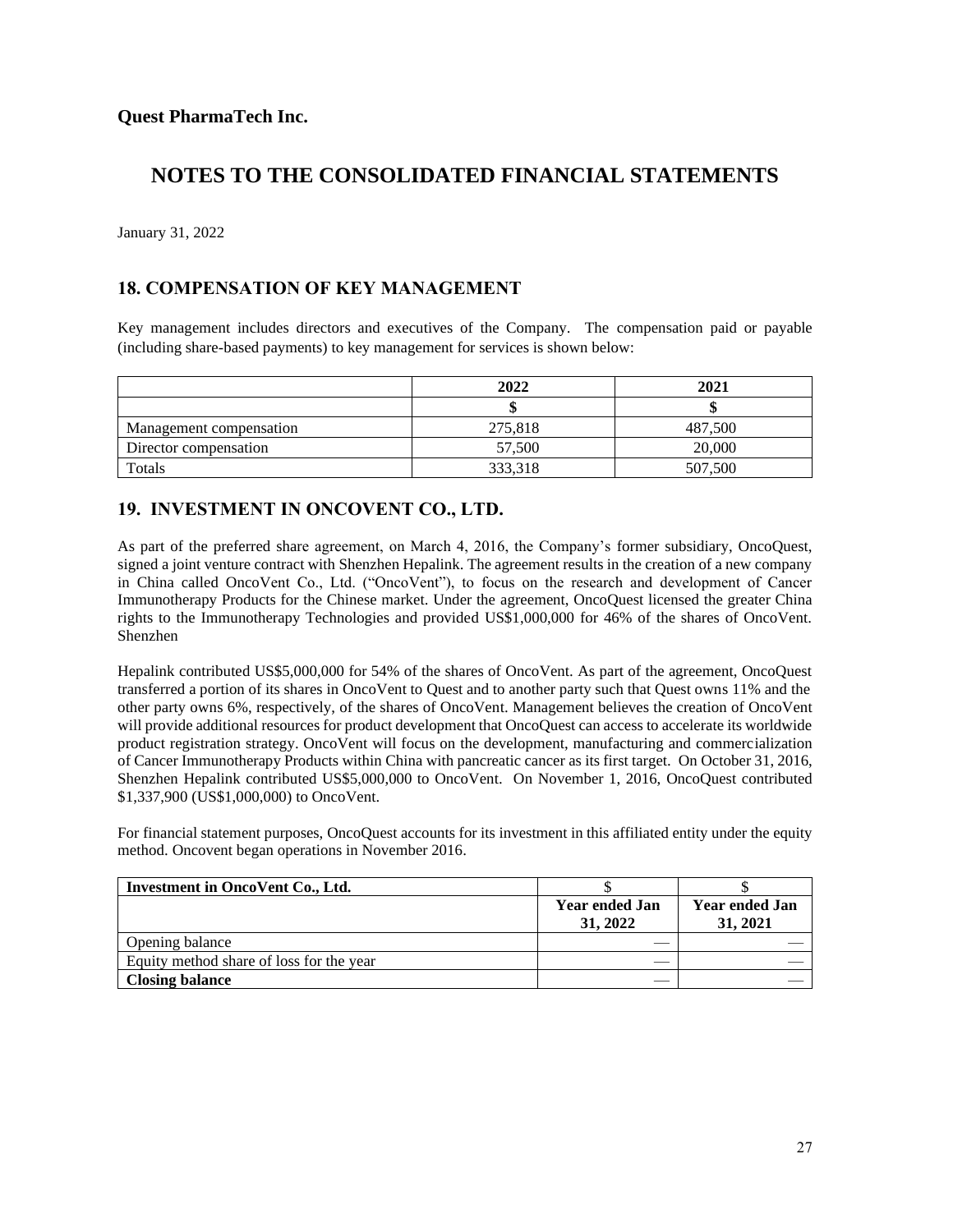January 31, 2022

### **20. INVESTMENT IN ONCOQUEST INC.**

During the year ended January 31, 2021, the Company determined that it had lost its control position of OncoQuest which triggered a change in the method of accounting for its investment in OncoQuest. For the year ended January 31, 2020, OncoQuest was treated as a subsidiary and consolidated into the financial statements of the Company. Commencing on February 1, 2020, Quest deconsolidated OncoQuest as a result of a loss of control (refer to Note 4) and OncoQuest is being treated as an equity investment using the equity method of accounting.

Quest owns 4,250,100 common shares of OncoQuest. Under IFRS, Quest is required to fair value these common shares at the time of the loss of control of OncoQuest. Based on a private placement of 17,393 common shares of OncoQuest to third parties during the period at a price of USD 20 per common share, Quest determined that the fair value of its investment in OncoQuest was \$112,661,651 (USD85,002,000) at the time of the loss of control.

OncoQuest recorded net income for the year ended January 31, 2021 of \$364,821,822 (USD283,846,541). Quest, with approximately a 45% ownership interest in OncoQuest at January 31, 2021, recorded Equity Method income of \$164,169,820 for the year ended January 31, 2021.

Quest reduced the value of its investment in OncoQuest at January 31, 2021 by recording a fair value adjustment of \$101,564,533 so that Quest's investment in OncoQuest would not exceed \$175,266,938, Quest's percentage ownership interest in OncoQuest at year end of 45% multiplied by the after tax value of OncoQuest pursuant to the November 6, 2020 transfer of the OncoQuest immunotherapy assets to OQP for gross proceeds of USD\$308.4 million.

OncoQuest recorded a net loss for the year ended January 31, 2022 of \$135,828,030 (USD108,421,728). This loss resulted from OncoQuest writing down the value of the OQP Bio bonds by \$133,277,067 (USD106,384,787) due to the lack of liquidity and marketability of the bonds. Quest, with approximately a 42.52% ownership interest in OncoQuest at January 31, 2022, recorded an Equity Method loss of \$57,754,078.

Quest reduced the value of its investment in OncoQuest at January 31, 2022 by recording a fair value adjustment of \$26,748,980, and a foreign exchange adjustment in other comprehensive loss of \$50,335 so that Quest's investment in OncoQuest would not exceed \$10,495,335, Quest's percentage ownership interest in OncoQuest at year end of 42.52% multiplied by OncoQuest's shareholders' equity at January 31, 2022 of \$24,683,289 (USD 19,406,627).

The January 2022 dividend received by Quest from OncoQuest reduced Quest's investment in OncoQuest by a further \$80,218,210.

The dividend was an in-kind dividend of OQP Bio bonds with a face value of KRW129.1 billion (Cdn\$136 million) and an estimated fair value on January 31, 2022, of Cdn\$80.2 million.